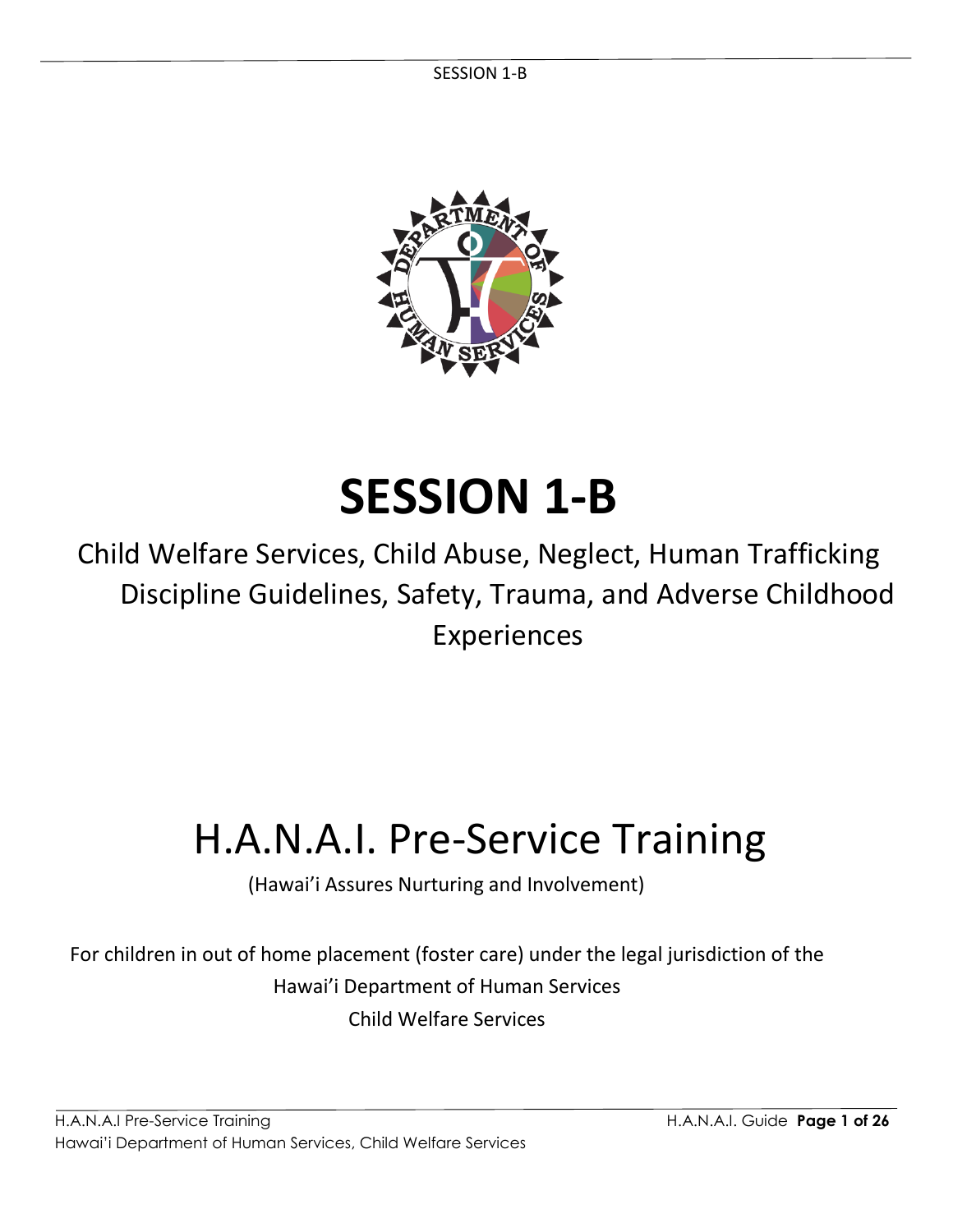## Training Agenda

| 1. Welcome Back                              | 5 minutes  |
|----------------------------------------------|------------|
| 2. Child Welfare Services                    | 10 minutes |
| 3. Child Abuse, Neglect, & Human Trafficking | 60 minutes |
| 4. Discipline Guidelines                     | 30 minutes |
| 5. Safety                                    | 20 minutes |
| 6. Trauma & Adverse Childhood Experiences    | 60 minutes |
| 7. Questions                                 | 10 minutes |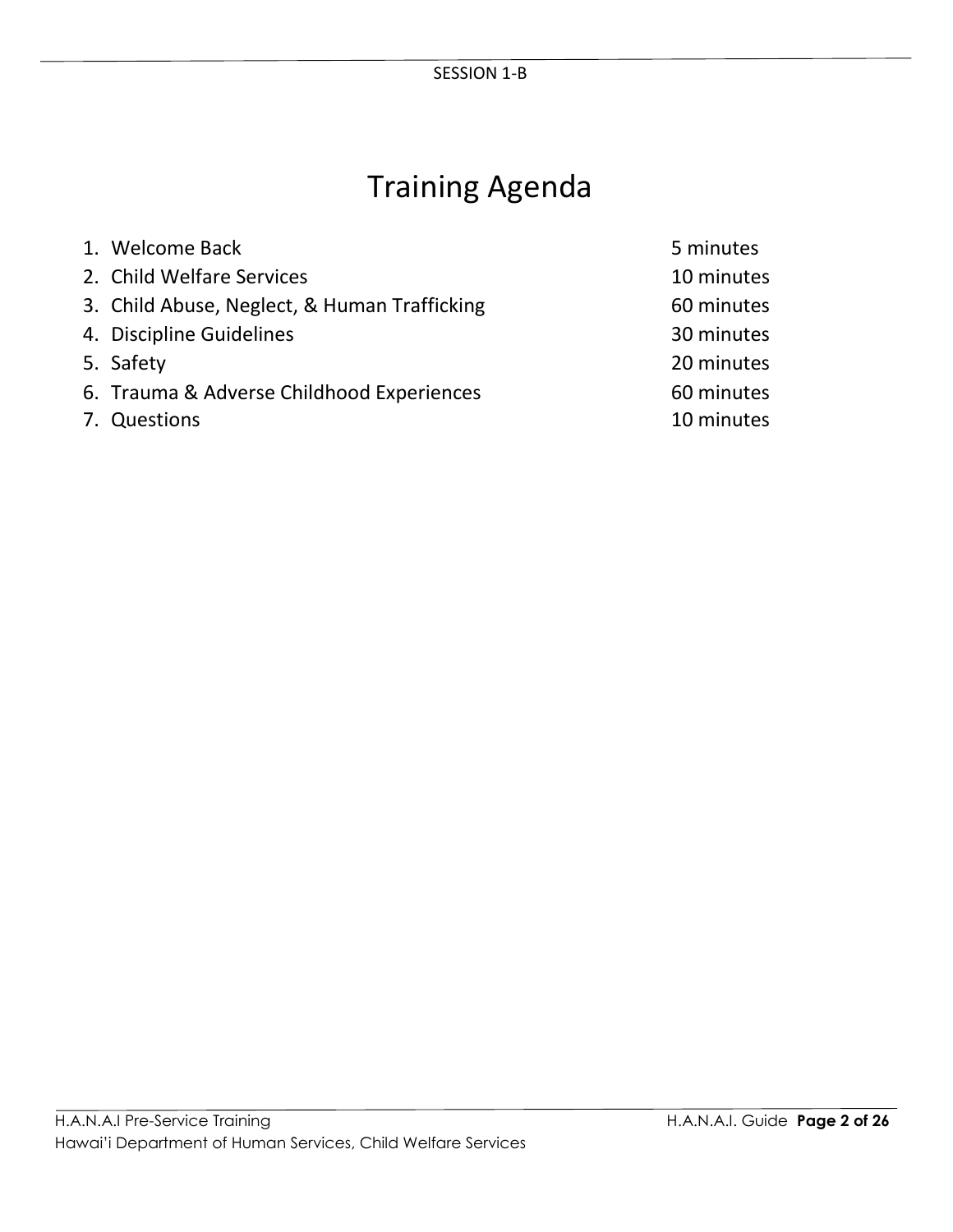### Competencies and Objectives

- Resource Caregivers will understand Child Welfare Services' role, purpose and mission.
- Resource Caregivers will be able to learn about the different types of child abuse and neglect.
- Resource Caregivers will understand child welfare's guidelines for discipline.
- Resource Caregivers will learn tips on how to promote a safe environment for the youth in care.
- Resource caregivers will learn and understand the types of trauma and how it impacts human development.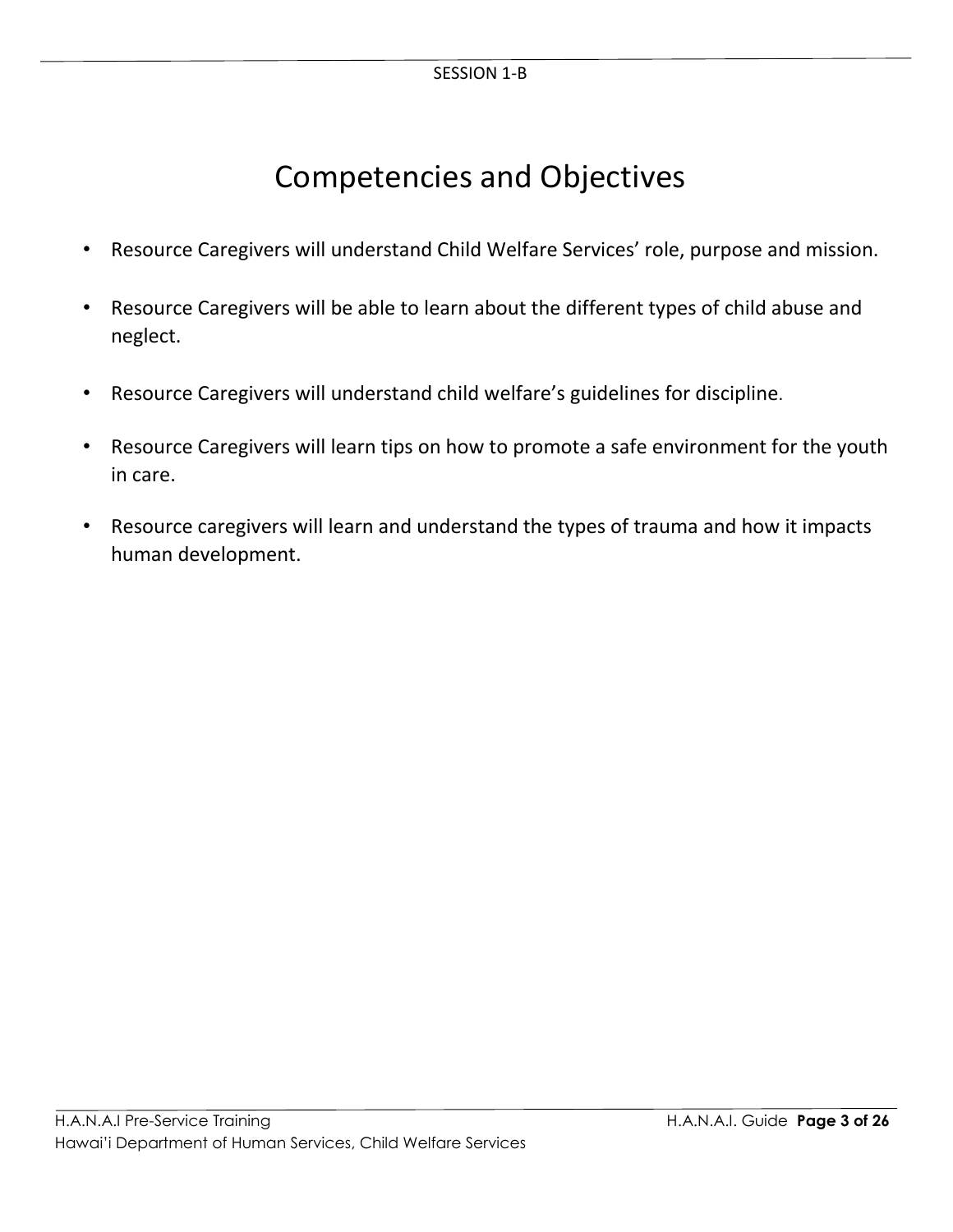### **Child Welfare Services**

Child Welfare Services (CWS) are services provided by the Department of Human Services (DHS), Social Services Division (SSD), Child Welfare Services Branch to children and their families when the children are reported to have been abused and/or neglected or are reported to be at risk for abuse and/or neglect. The mission of the Child Welfare Services Branch is to ensure the safety, permanency, and wellbeing of children in their own homes first or, when necessary, in out-of-home placements.

The law requires parents to provide their children with a safe family home, free from child abuse and neglect. Child abuse and neglect is often referred to as harm, and risk for child abuse and neglect is often referred to as threatened harm. Child abuse or neglect includes physical abuse or neglect; medical neglect; psychological abuse or neglect; inadequate care and supervision; sex abuse; a parent/guardian/caregiver giving illegal drugs to a child; or trafficking children for sex and/or labor.

Refer to the Hawaii Revised Statutes (HRS) §587A, which defines child abuse and neglect in more detail.

### A. **Types of Harm (HRS587-A-4(1)(1)(1)(1):**

*"Harm"* means damage or injury to a child's physical or psychological health or welfare, where:

### **PHYSICAL ABUSE:**

- (1) The child exhibits evidence of injury, including, but not limited to:
	- 1. substantial or multiple skin bruising;
	- 2. substantial external or internal bleeding;
	- 3. burn or burns;
	- 4. malnutrition;
	- 5. failure to thrive;
	- 6. soft tissue swelling;
	- 7. circumstances indicate that such condition or death may not be the product of an accidental occurrence;
	- 8. extreme pain,
	- 9. extreme mental distress;
	- 10. gross degradation;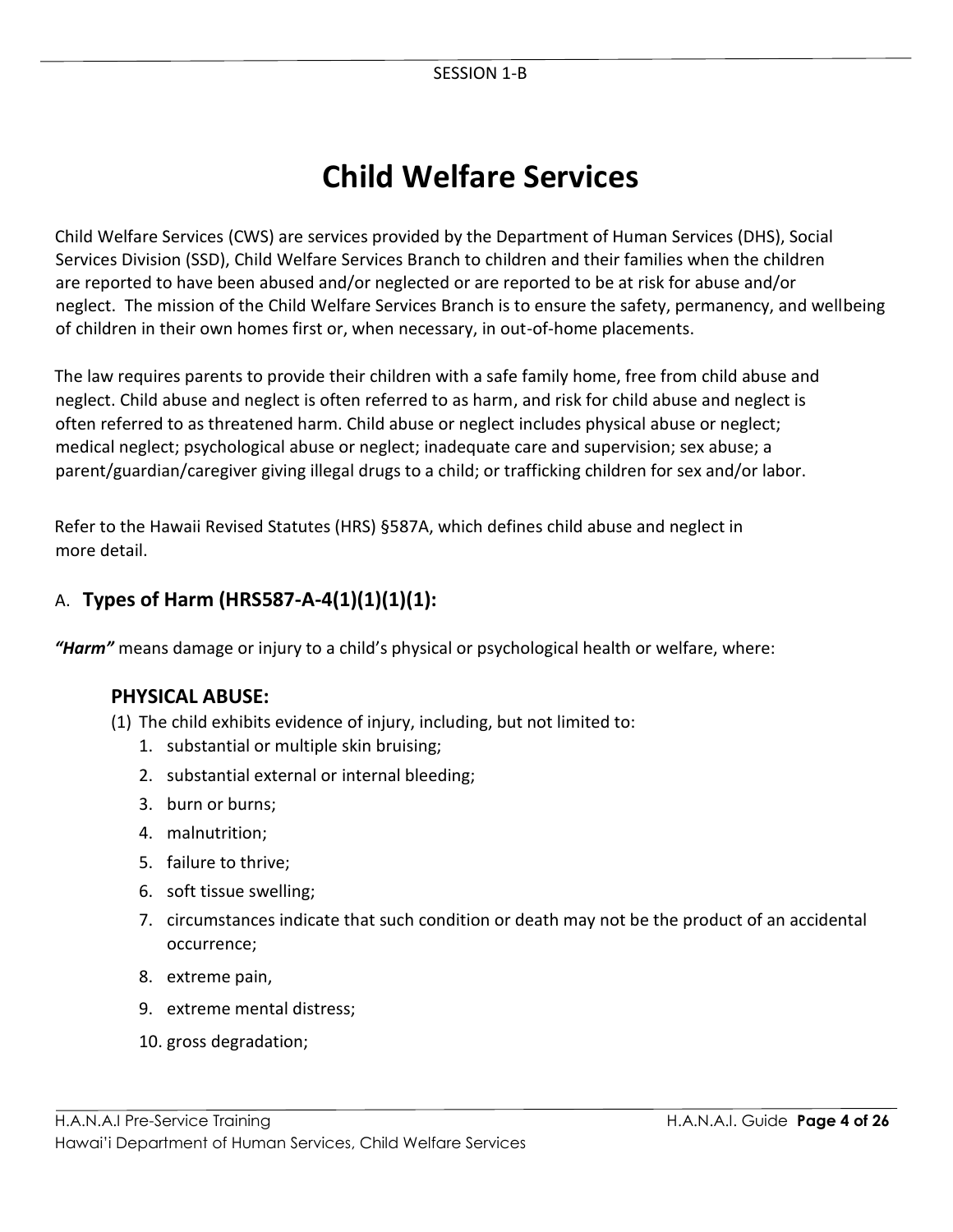- 11. poisoning;
- 12. fracture of any bone;
- 13. subdural hematoma; or
- 14. death; and the injury is not justifiably explained, or the history given concerning the condition or death is not consistent with the degree or type of the condition or death; or there is evidence that the condition or death may not be the result of an accident.
- (2) **Sexual Abuse:** The child has been the victim of sexual contact or conduct, including sexual assault; sodomy; molestation; sexual fondling; incest; prostitution; obscene or pornographic photographing, filming, or depiction; or other similar forms of sexual exploitation, including but not limited to acts that constitute an offense pursuant to section 712-1202(1)(b);
- (3) **Psychological Abuse:** The child's psychological well-being has been injured as evidenced by a substantial impairment in the child's ability to function
- (4) **Neglect/Medical Neglect:** The child is not provided in a timely manner with adequate food; clothing; shelter; supervision; or psychological, physical, or medical care;
- (5) The child is provided with dangerous, harmful, or detrimental drugs as defined in section 712-1240, except when a child's family administers drugs to the child as directed or prescribed by a practitioner as defined in section 712-1240; or
- (6) The child has been the victim of labor trafficking under chapter 707.

"The acts or omissions of any person that have resulted in sex trafficking or severe forms of trafficking in persons; provided that no finding by the department pursuant to this chapter shall be used as conclusive evidence that a person has committed an offense under part VIII of chapter 707 or section 712-1202."

> The term "sex trafficking" means the recruitment, harboring, transportation, provision, obtaining, patronizing, or soliciting of a person for a commercial sex act.

The term "severe forms of trafficking in persons" means: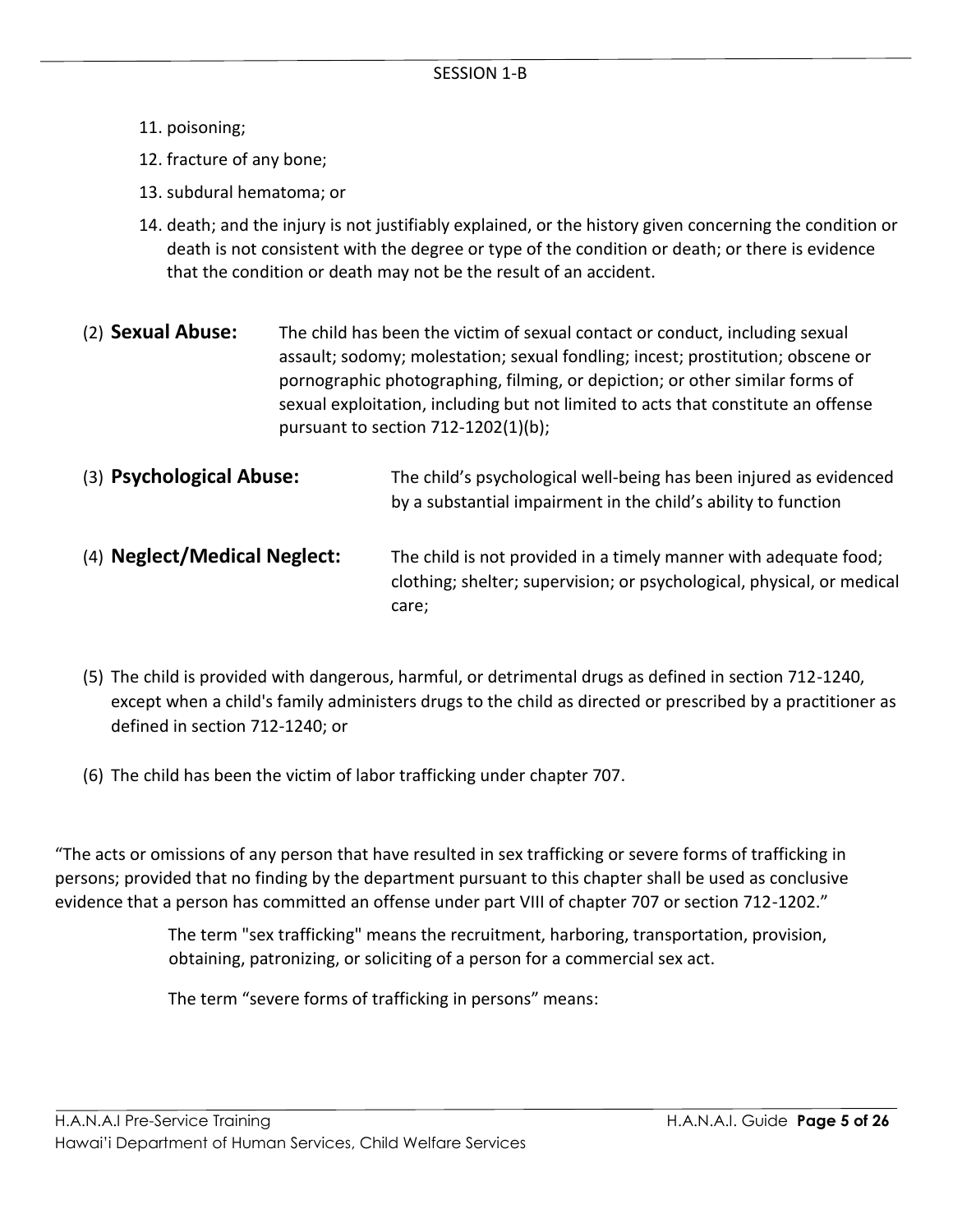- i Sex trafficking in which a commercial sex act is induced by force, fraud, or coercion, or in which the person induced to perform such act has not attained eighteen years of age; or
- ii The recruitment, harboring, transportation, provision, or obtaining of a person for labor or services, through the use of force, fraud, or coercion for subjection to involuntary servitude, peonage, debt bondage, or slavery.

### **Substance Abuse**

Substance abuse and exposure to substance use in the home can cause lasting effects on a youth's behavior and physical development. Resource Caregivers shall be aware of behaviors that could be a result of substance use or substance exposure in the youth or youth in their care.

| <b>Stimulants</b> | Depressants          | <b>Narcotics</b> | <b>Hallucinogens</b> |
|-------------------|----------------------|------------------|----------------------|
| Cocaine           | Alcohol              | Morphine         | Marijuana            |
| Caffeine          | Xanax                | Heroin           | <b>LSD</b>           |
| Nicotine          | Valium               | Methadone        | Ecstasy              |
| Methamphetamine   | <b>Tranguilizers</b> | Pain Relievers   | <b>PCP</b>           |

**Stimulants:** They range from legal forms of stimulants in coffee, a prescription medication for Attention Deficit Hyperactivity Disorder (ADHD), and tobacco products to illicit substances like cocaine and methamphetamine. Although some are legal and socially accepted forms of stimulants, all forms can have negative short- and long-term effects. Stimulants increase the risk for cardiac arrest, stroke, high blood pressure, and irregular heartbeat. Physical effects can include damaged blood vessels, kidney and lung damage, poor dental hygiene, and malnutrition.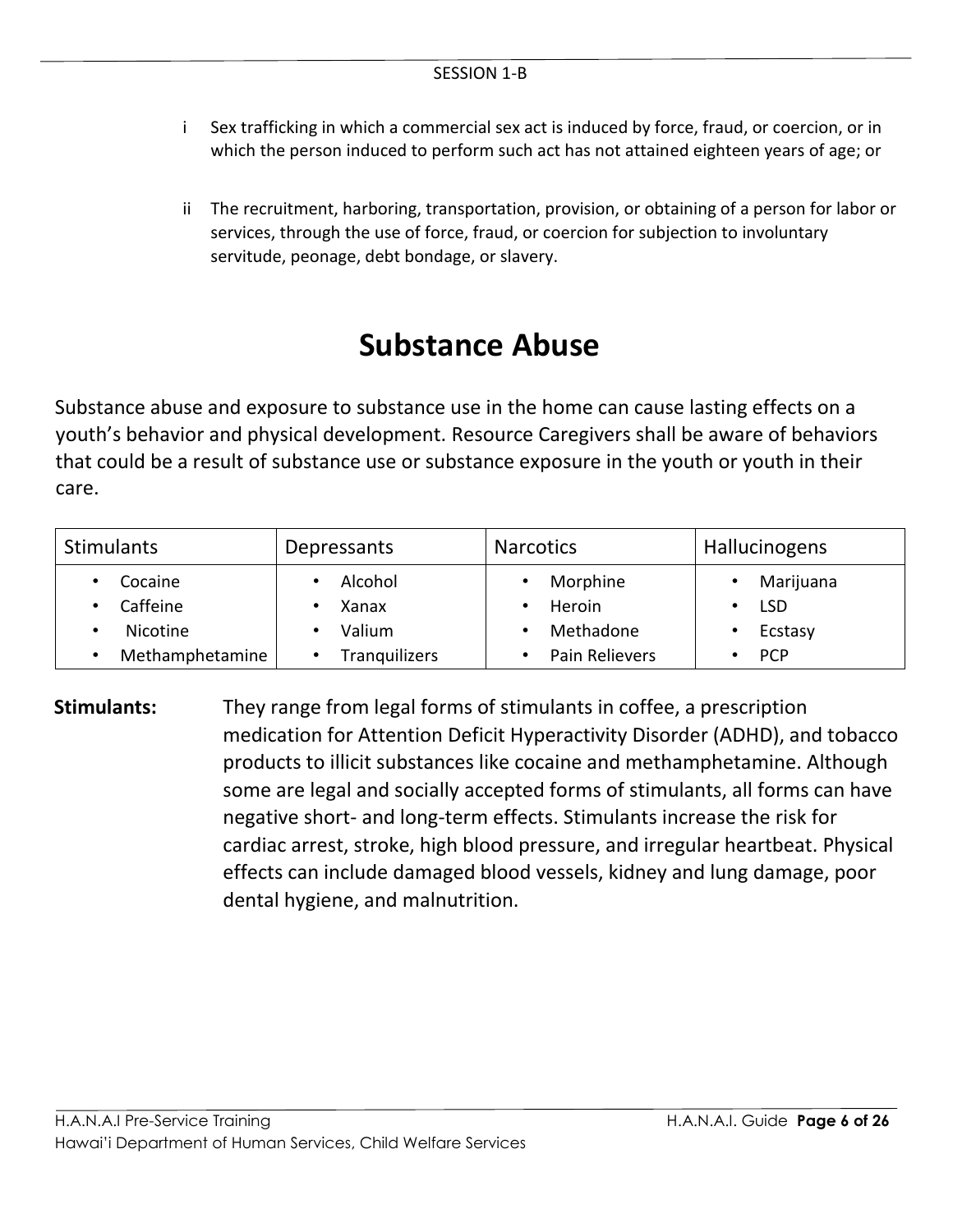#### SESSION 1-B

#### **Common Behaviors for Stimulant Use:**

- Dilated pupils
- Weight loss/loss of appetite
- Jitteriness
- Rapid heartbeat
- Sweating
- Anxiety/racing thoughts
- Insomnia

#### **Common Behaviors for Stimulant Exposure:**

- Academic difficulties/delays
- Difficulty managing stress
- Lack of trust
- Higher risk for experiencing neglect and/or abuse
- Higher rate of future substance use

**Depressants:** There are also legal and illegal forms of depressant substances. Alcohol, over the counter medications, like sleep-aids, and prescription depressants like Xanax and Valium are the most common legal forms of depressants. Misuse or underage use of these substances is unlawful. Short term effects include fatigue, dizziness, and confusion. Long term effects include dependency, depressions, suicide, respiratory issues, and anxiety.

#### **Common Behaviors for Depressant Use:**

- Confusion
- Delayed reactions
- Poor judgment
- Stumbling while walking
- Excessive sleeping
- Dilated pupils

#### **Common Behaviors for Depressant Exposure:**

- Academic difficulties/delays
- Difficulty managing stress
- Lack of trust
- Higher risk for experiencing neglect and/or abuse
- Higher rate of future substance use

**Narcotics:** Morphine and pain relievers, like oxycodone and hydrocodone, are commonly used for surgery and rehabilitation following surgery for most patients. Misuse and dependencies are common due to the highly addictive nature of narcotics. Long term effects of narcotic use can lead to respiratory issues, high blood pressure, overdose, coma, extreme weight loss, and developed or worsened mental health disorders.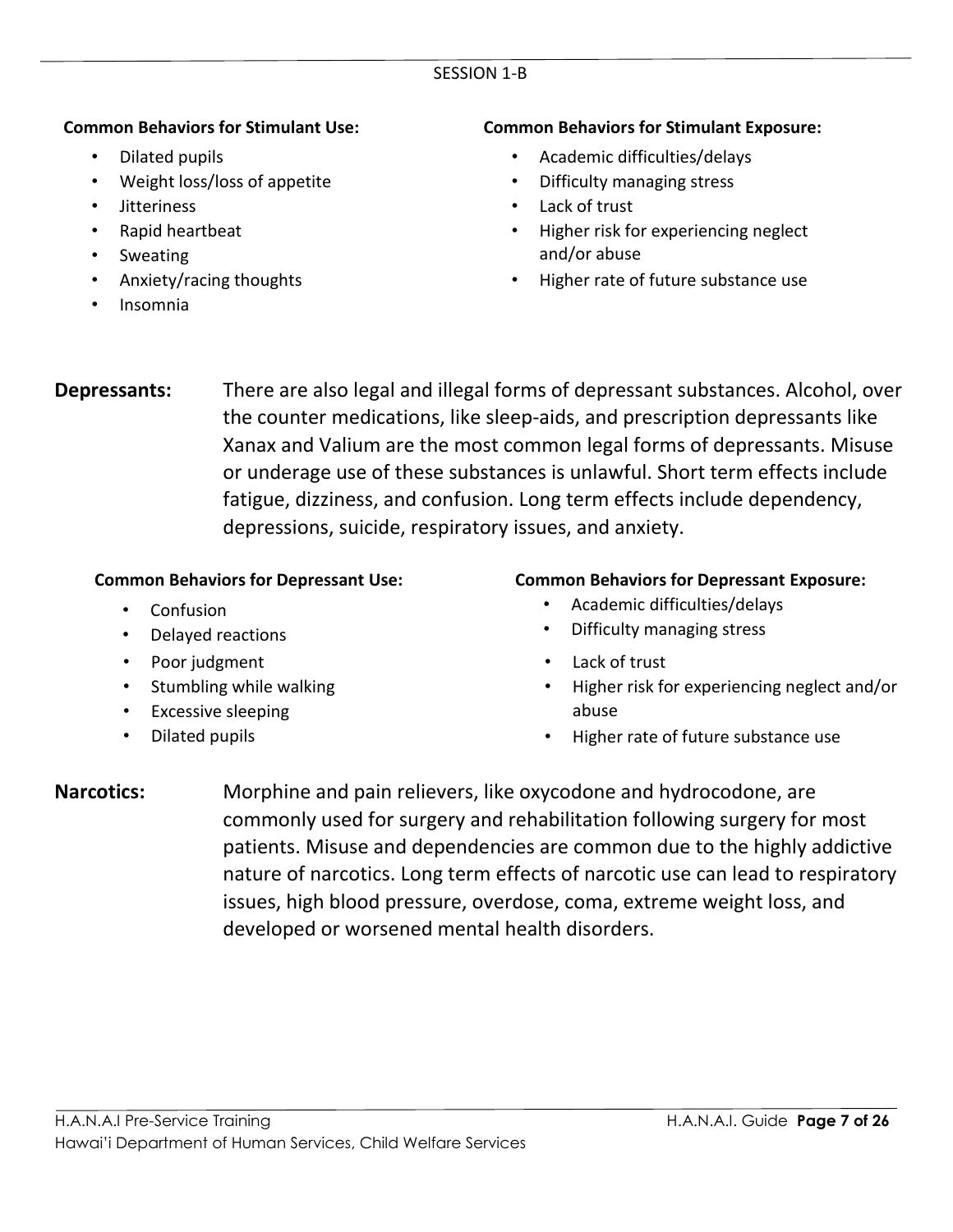#### SESSION 1-B

#### **Common Behaviors for Narcotic Use:**

- Nausea
- Drowsiness
- Slowed breathing
- Rapid heart rate
- High-risk behaviors
- Constipation
- Small pupils

#### **Common Behaviors for Narcotic Exposure:**

- Academic difficulties/delays
- Difficulty managing stress
- Lack of trust
- Higher risk for experiencing neglect and/or abuse
- Higher rate of future substance use
- **Hallucinogens:** Some hallucinogens are used in cultural rituals, but there are no legal forms beyond medical use for surgery. Many hallucinogens can be ingested in multiple different forms. Short term effects are unpredictable. Common effects include hallucinations, altered reality, and extreme anxiety, or fear. Long-term effects include: chronic paranoia, high blood pressure, psychosis, and persistent mood disturbances.

#### **Common Behaviors for Hallucinogen Use:**

- Red eyes
- Dry mouth
- Exaggerated cravings
- Heightened senses
- Delayed reactions

#### **Common Behavior for Hallucinogen Exposure:**

- Academic difficulties/delays
- Difficulty managing stress
- Lack of trust
- Higher risk for experiencing neglect and/or abuse
- Higher rate of future substance use

### **Fetal Alcohol Spectrum Disorders**

If a pregnant woman is using drugs (such as alcohol, cocaine, or methamphetamine), she can cause damage to her developing fetus resulting in cocaine affected infants or Fetal Alcohol Spectrum Disorders. Alcohol is especially a potential danger to the developing fetus because its small molecule crosses easily over the placenta and has the potential to impact whatever is developing at the time. The brain develops throughout pregnancy and appears to be at most risk.

FASD stands for **Fetal Alcohol Spectrum Disorders**, a term that encompasses the many descriptions and terms given to the various effects of prenatal exposure to alcohol. These effects can include any of the following: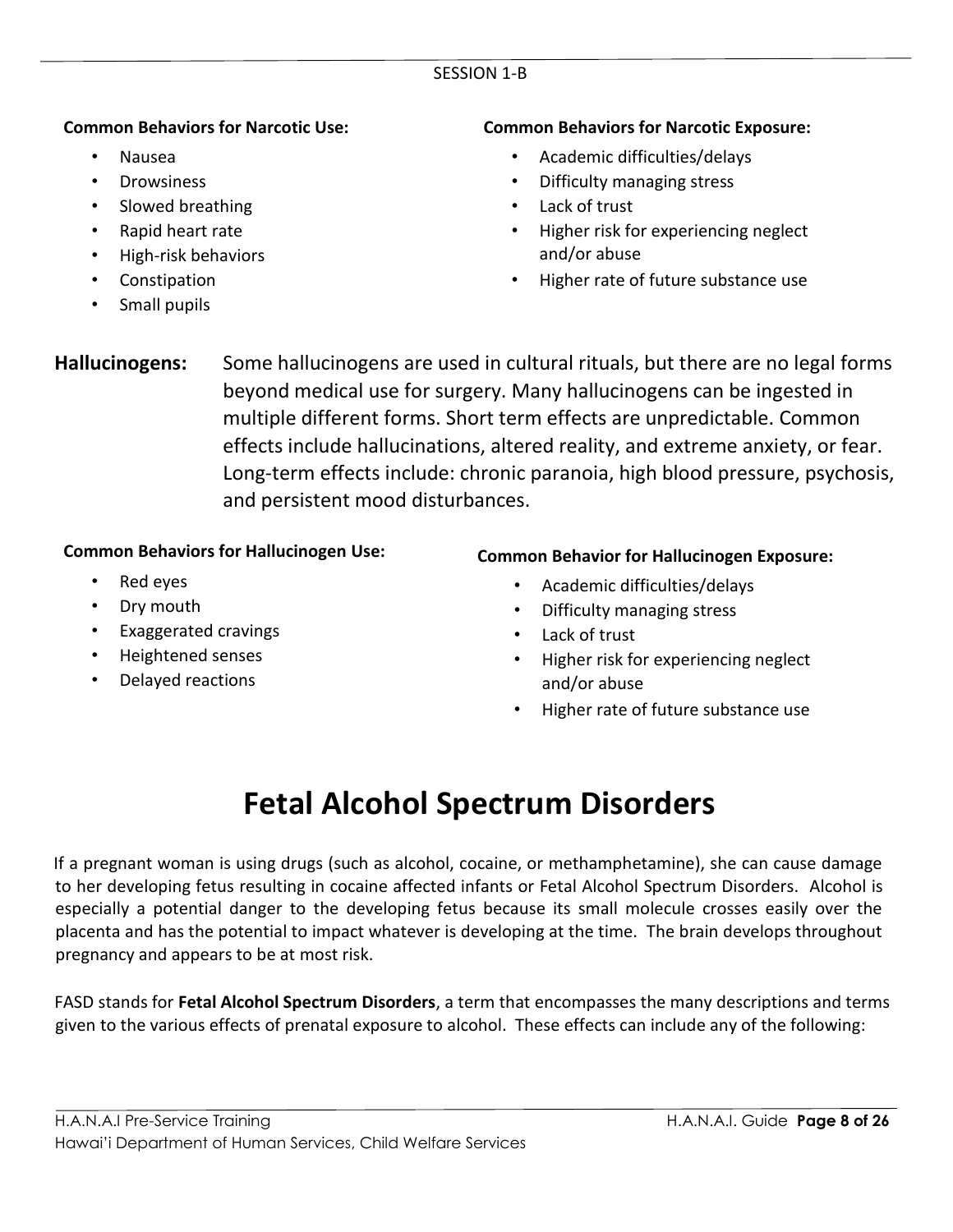- **Facial characteristics.** These may include the primary features of small eye openings, indistinct philtrum, small head circumference, and thin upper lip. This is what we call the "face of FAS," though it is important to remember 90% of the individuals with damage due to prenatal exposure to alcohol do not have the characteristic facial features.
- **Growth deficiency:** Tends to be smaller in height and lower in weight.
- **Central Nervous System damage**: This means damage to the brain or related CNS system. FASD is a brain-based disorder.
- **Information processing difficulties:** The information processing difficulties are a result of the brainbased impact of alcohol exposure.
- **Struggles with abstract reasoning**
- **Chronic memory problems**
- **Difficulty learning from consequences**
- **Poor eyesight, chronic ear infections, heart malformations, poor small motor control**
- **Perseveration (trouble changing gears, does one thing for a long time)**
- **Other similarities to psychological abuse**

### **Caring for Youth Exposed to Substance Use**

Work closely with health professionals. Some children who have been born addicted to a drug or born premature need special medication or feeding practices. Learn from medical professionals how to care for the children with special needs.

**Reduce stimuli. Use white noise** (such as static on the radio) to mask noises. **Use low wattage lights** in the bedroom; avoid loud, noisy mobiles. Keep the radio and television low.

For babies with eating difficulties, **feed smaller amounts** of formula more often and **allow more time** for feeding. **Support the chin both and cheeks** to increase sucking ability.

The infant may be **assessed for developmental delays** through a CWS contracted **home visiting services provider** for infants ages birth to 5 years-old. Contact the infant's CWS caseworker to request a referral.

Provide a **language-rich environment**. For children who have trouble expressing what they want to say, **use visual aids,** or **teach simple sign language**. **Use pictures** posted on the wall to communicate simple rules such as hand washing or brushing teeth.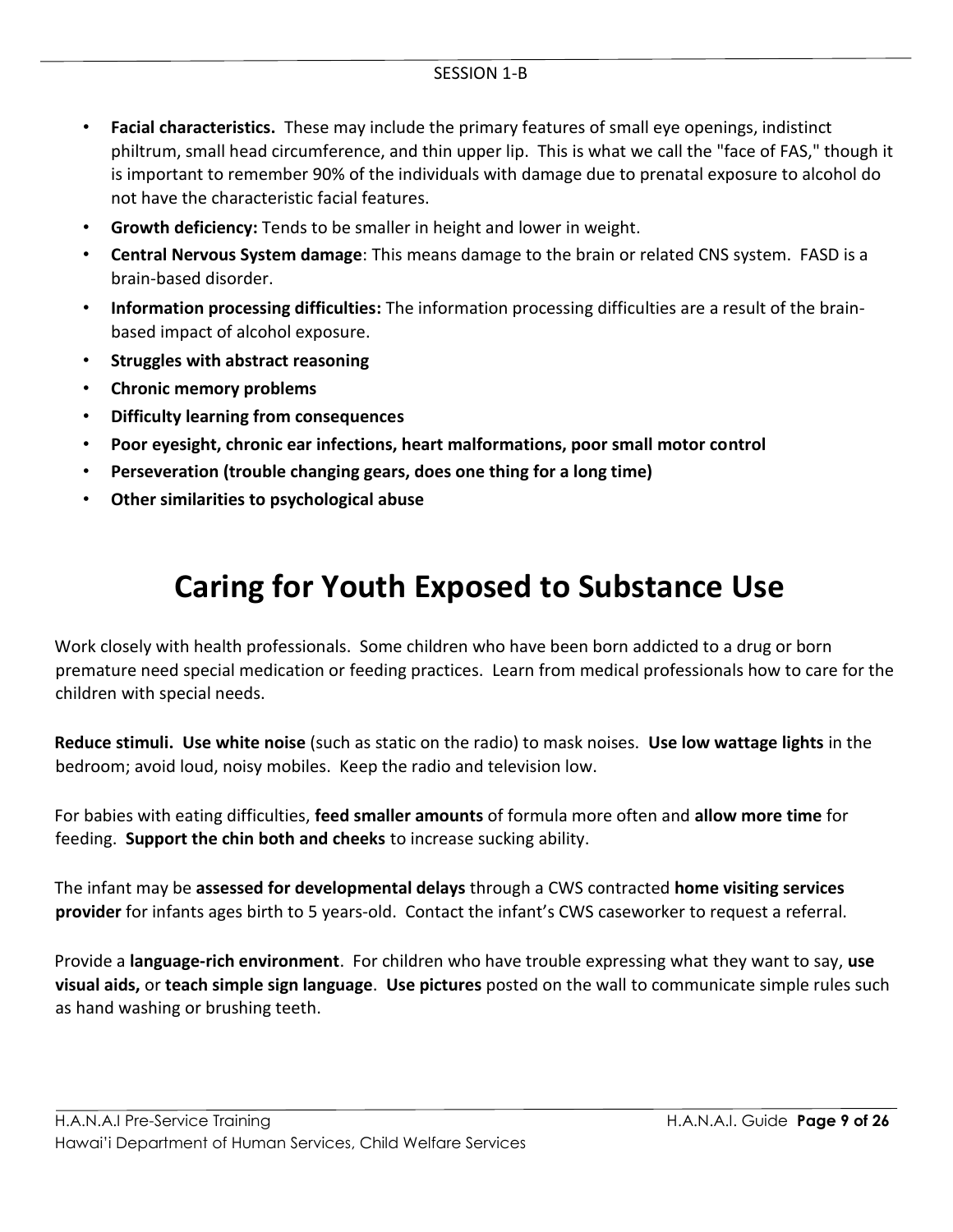#### SESSION 1-B

Be prepared for **short sleeping cycles**, **extra rocking** and **holding a crying infant**. Infants who are prenatally exposed to drugs or alcohol often are hypersensitive, so they will either need less stimulation or more stimulation**. Often sleep-wake cycles are disrupted which causes infants to have shorter sleep cycles (and need help getting to sleep).** Or they may have longer sleep cycles and may need extra stimulation. A developmental assessment from a CWS contracted **home visiting services provider** can help you understand your infant's needs.

Use **visual clues** to help children understand what you are asking them to do. Visual cues can be used when **transitioning from one activity to another**. An example is turn the light off and on each time you prepare to leave. This cue indicates to the child that it istime to go. Before making any request, get the child's attention. Sing a specific song during a transition, such as snack or naptime.

**Develop a routine** for getting up in the morning, for putting toys away, for mealtimes, and for going to bed at night. **Consistent routines are essential** for children who were born with substance use exposure.

Avoid things that **over-stimulate the senses** such as **hot and spicy food**, **loud appliances**, **unfamiliar people**, **wearing clothes that are scratchy (or have lots of seams)**, **violent television programs**, or **bright lights**.

Learn everything you can about children who were exposed to substances while in utero. Every child is impacted differently, find out what works best for your child. Educate teachers and others who have direct contact with your child. Do not assume your child's teacher knows how to best work with substance exposed children. Keep articles or helpful handouts available to share with people who interact with your child.

**Think different, not harder.** Drugs and alcohol often affect how the brain develops and works. Similarly to interventions for children with brain injuries, children with substance use exposure need alternative care to promote healing. Find what works for them.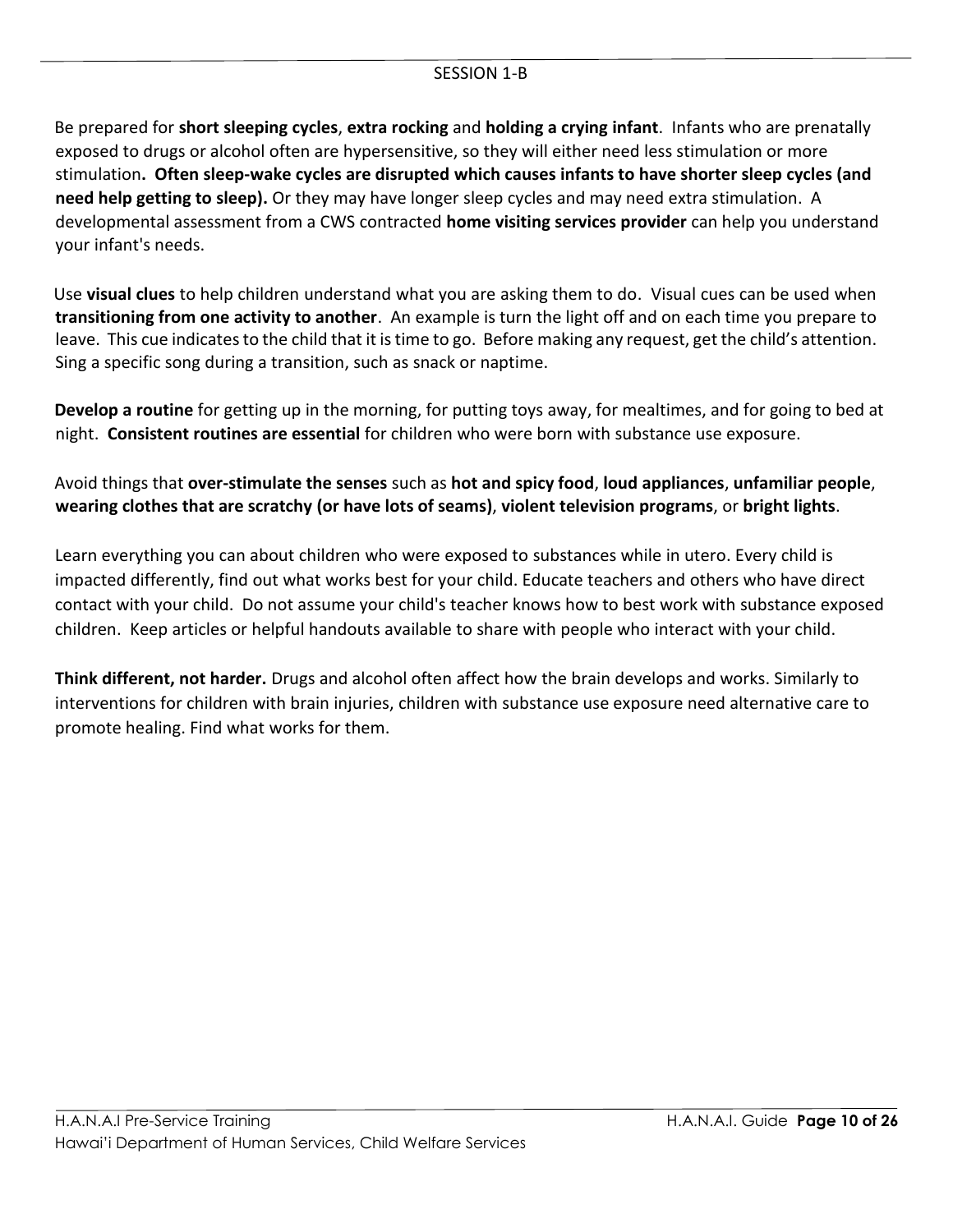### **Intimate Partner Violence (IPV)**

Intimate Partner violence similar to domestic violence but takes place when someone purposely harms or threatens the risk of harm to any previous or current spouse/partner. Violence can be exhibited in one or more of the following ways: physical, sexual, verbal, emotional and even controlling finances. Someone who has been a victim of IPV could have experienced being stalked, terrorized, blamed, humiliated, manipulated, or even isolated from their family and friends. It is important to understand that children who have witnessed a loved one get directly injured due to violence have been traumatized from this experience. This negatively impacts their relationships, trust of others, self-esteem, brain development, and achieving developmental milestones.

Some effects include:

**Immediate:** Anxiety, nightmares, high activity levels, aggressiveness, and worry **Ongoing/long-term:** Health issues, behavior and emotional problems.

| 0-5 years                                                                                                                                    | 6-11 years                                                                                                                         | 12-18 years                                                      |
|----------------------------------------------------------------------------------------------------------------------------------------------|------------------------------------------------------------------------------------------------------------------------------------|------------------------------------------------------------------|
| • Sleeping/eating<br>disruptions<br>• Withdrawn<br>• Separation Issues<br>• Inconsolable crying<br>· Increase aggression or<br>impulsiveness | • Nightmares<br>• Aggression and<br>difficulty with peers<br>• Difficulty<br>concentrating<br>• Withdrawn or<br>emotional numbness | • High risk behavior<br>• Depression<br>• Anxiety<br>• Withdrawn |

## **Caring for Youth with Exposure to IPV**

Resource caregivers can offer many ways of support and guidance for any youth who has witnessed IPV. Here are some things to keep in mind:

| Remember their resiliency                 | Provide ongoing support and guidance      |
|-------------------------------------------|-------------------------------------------|
| Not all youth will be affected            | Create routines                           |
| Be patient                                | Be a role model through consistency       |
| Model your own healthy relationships with | Get additional support from your CWS team |
| your partner and/or children              |                                           |
|                                           |                                           |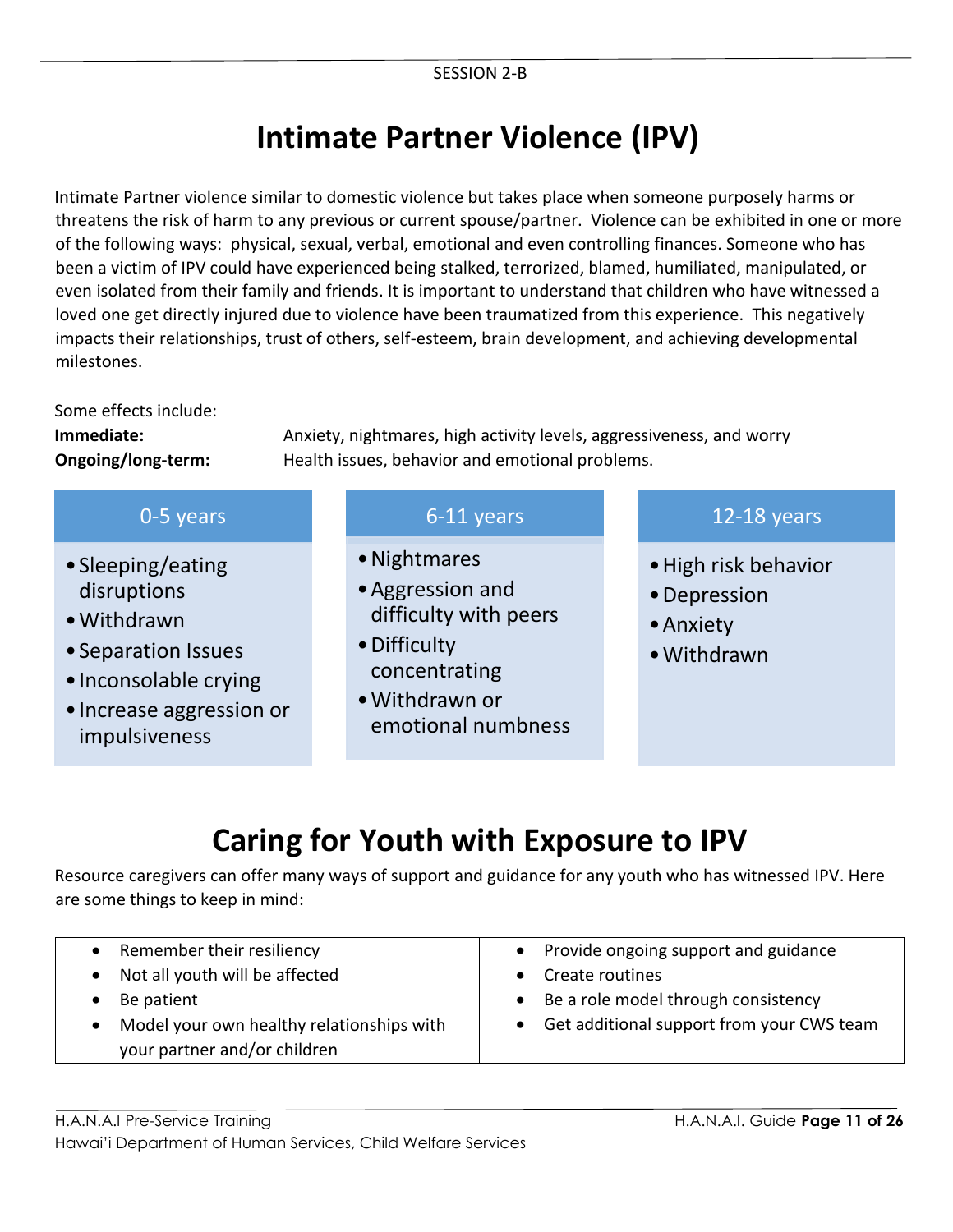### **Sexual Abuse**

### **Activity: Myth or Fact**

**MYTH or FACT**: A youth is most likely to be sexually abused by a stranger.

**MYTH or FACT**: Children who are sexually abused will never heal.

**MYTH or FACT**: Youth sexual abuse are always perpetrated by adults.

Resource caregivers must be aware that most children enter the child welfare system for threatened harm, for various reasons. There are fewer children who are placed in care due to confirmed sexual abuse. However, there are times when sexual abuse may not be disclosed by children even after being placed in care.

If a child discloses sexual abuse to you, your role is to simply listen to what is being disclosed. Thank the child for feeling safe enough to trust you and share this information. Do not ask any clarifying questions or solicit any other information from the child but provide comfort and reassurance. Be honest with the child and tell them in a loving way that you have to share this information with their caseworker. Tell them that you will be by their side as they walk through this journey. Do not promise or tell the child something you cannot guarantee or follow through with. Explain to the child that there will be special caseworker (CWS sex abuse assessment caseworker) and people (Children Justice Center) who are specially trained to help children who have shared information like this to help. Acknowledge that this must be scary. Remember that children have already disclosed to someone about the abuse/neglect that brought them into foster care. They are already blaming themselves for "telling" on their parents/guardians and being removed from their care.

The reason for not engaging in any type questioning is because if this case goes to court and there is a criminal case against the perpetrator, the defendant defense team will say that the child was influenced and lead through questioning to share the details/allegations that were provided. Also, there are trained professionals who engage with children in a manner that is less threatening and allows the child to tell their story without using leading questions. The Children Justice Center facilitates all of the sex abuse and serious harm interviews. They also record the interviews so the child only has to tell their story one time.

Now that the child has disclosed this information to you, **immediately** contact the CWS Intake and Reporting line at (808) 832-5300 on Oahu or 1-888-380-3088 (Hawaii Island, Maui, Molokai, Lanai, Kauai) – calls are received 24-hours a day. CWS Intake will document your call and notify the child's caseworker, Supervisor and Section Administrator. Depending on the information provide, a new intake report may be generated for a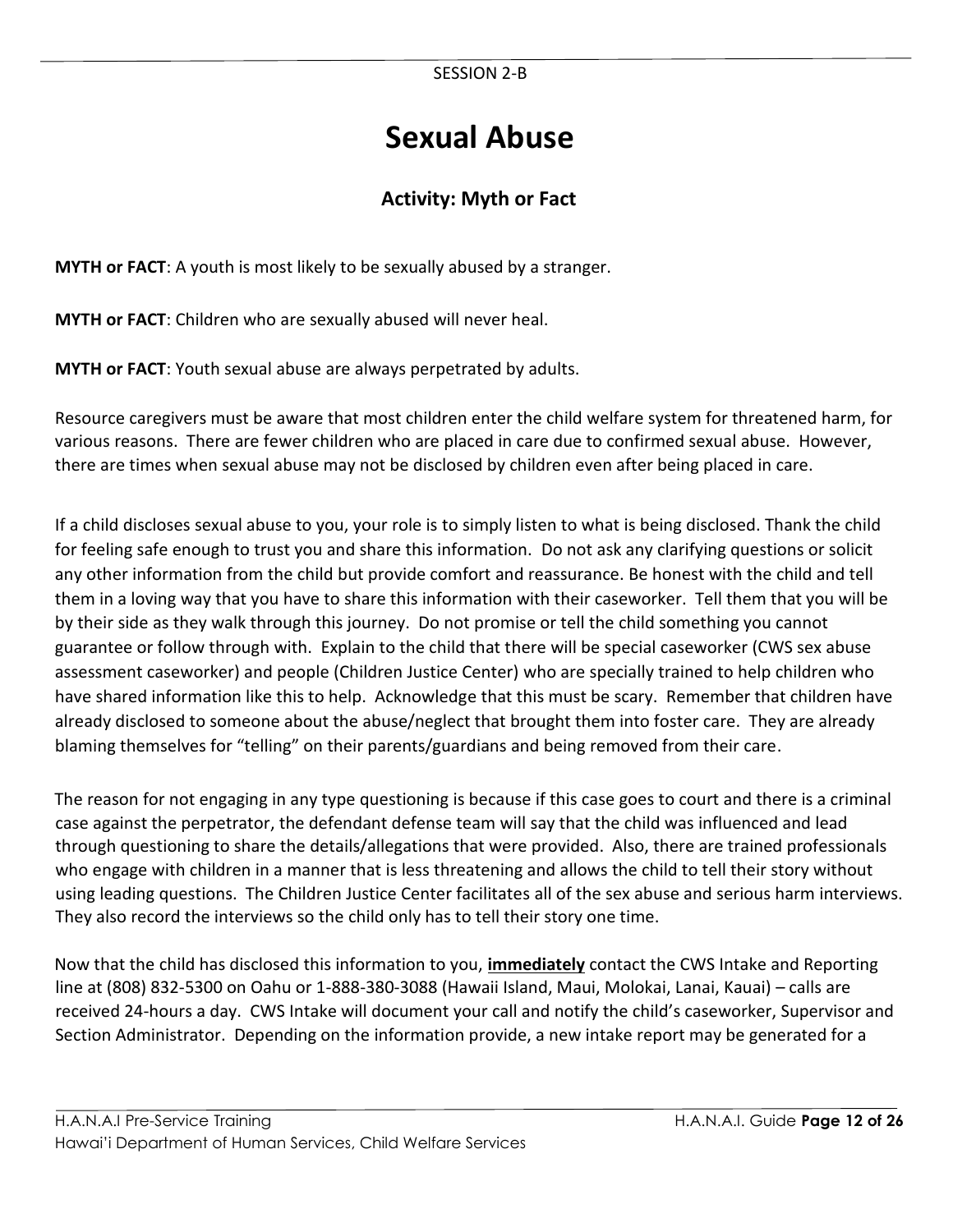formal investigation. Expect to be contacted by the child's caseworker and possibly a CWS sex abuse investigator.

### **How to care for children who have been sexually abused:**

It is important to remember to create a safe, nurturing environment for the children placed in your home. Ensure that you teach healthy boundaries and provide rules for children that promote a sense of security. Routines create a sense of security because the child can expect what to do and is expected of them and everyone else in the home. Setting physical boundaries also help to protect resources families from allegations against (sitting on laps). An example where rules would be helpful would be around the use of the bathroom, changing clothes, everyone wears shorts and a shirt (not wearing only underwear), sleeping arrangements, touching, and horse playing.

Establish house rules. Set some structure up in your home that sets up rules that provide safety and comfort.

- Everyone clothed around the house
- No hitting or hurting
- Everyone sleeps in a separate bed
- Do not leave the bathroom door open
- Everyone changes their clothes in the bathroom
- Be direct, only the resource caregivers have sex in this house

Help children build boundaries by establishing house rules and talking to them about the consequences of their behavior. Identify safe people they can talk to about what happened to them. If a child is showing sexualized behaviors with another child, stop the behavior gently. Remind the child about the house rule about touching. Do not shame the child about their actions, especially in front of others.

If you have a child who is sexually acting out, do not leave him/her/they unsupervised with other children and provide close supervision at all times. Be extremely mindful of who you are leaving the child with, this includes people you know.

Talk to all children and youth about "good touch and bad touch". There are great videos on YouTube to help facilitate this conversation for children. Talk to children about how some touches are good such as hugs and holding hands. Bad touches include hitting, pinching, touching genitals or even someone exposing themselves and are not okay. Additional resources for children about good touch and bad can be found by visiting your local library.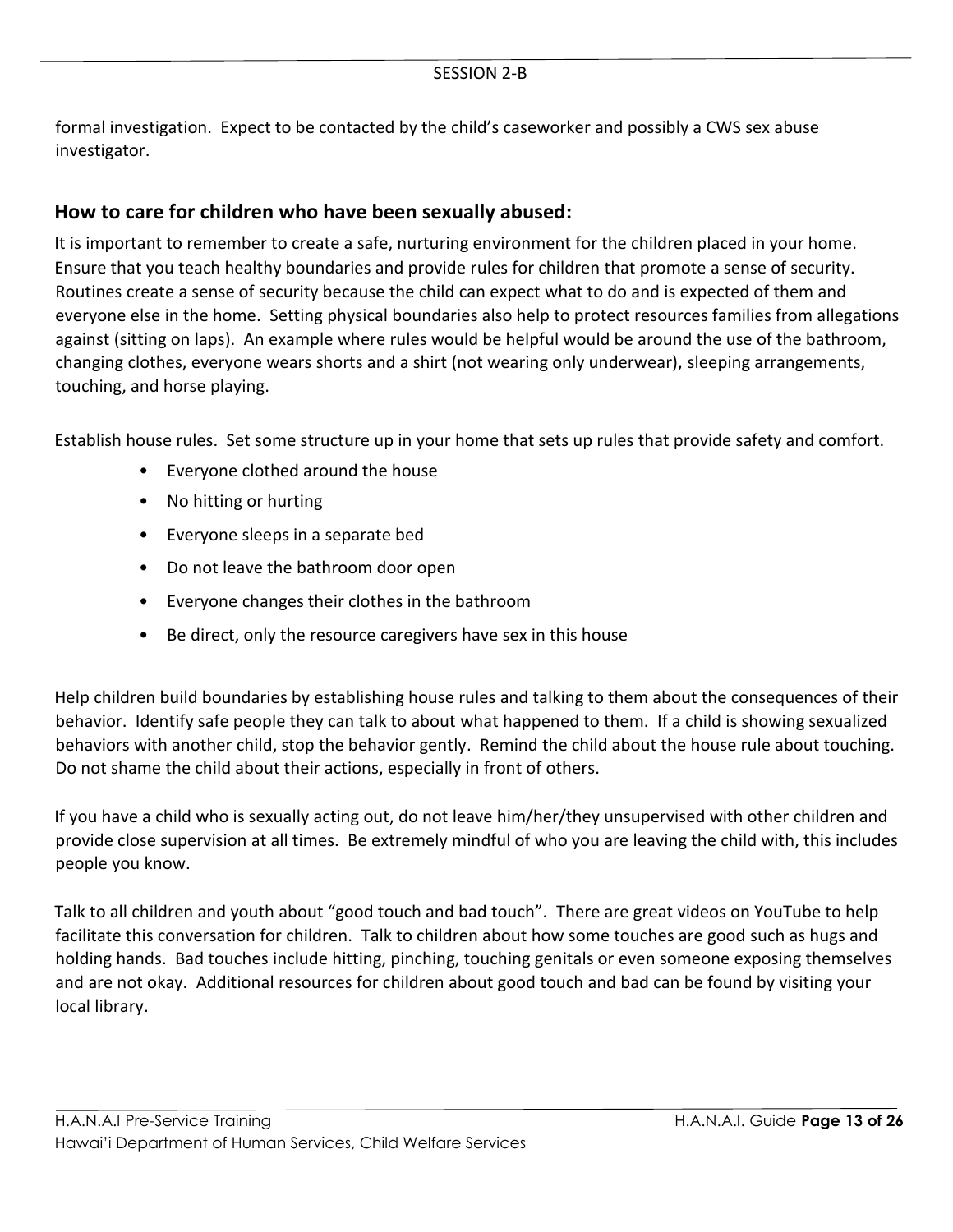Children may reveal sexual abuse to you in a different way, such as asking you questions. NEVER shame a child or scold them for talking about sexual abuse, especially in front of others. Develop some simple language questions. "**Many people have problems that make them want to touch children in a bad way or maybe on their private parts to, Hawaii has a law that says that is not okay and they can go to jail. We all need to feel safe and it is not okay for anyone to touch you in any way that makes you feel uncomfortable. This house is a safe place and that kind of bad touching is not allowed here."** 

As resource caregivers, it is important to remember your role in keeping information confidential and never share information about the child's sex abuse or any abuse with your family, friends, or co-workers.

### **Post-Traumatic Stress Reactions with Sexually Abused Children**

**Hyper Arousal:** has a heightened startle response and the child may be nervous and jumpy.

**Re-experiencing:** sees mental images linked to the abuse or relives some aspects of the experience. Things like situations, places, holidays, a person, an event, a sight, a smell, a sound, a movie might trigger the child to reexperience their abuse.

**Avoidance:** The child avoids any exposure to traumatic reminders or thinking about the abuse altogether.

### **Impact of Sexual Abuse in Adolescents**

The basic reactions of post-traumatic stress are relatively similar however there is a subtle difference due to the adolescent having developed more autonomy. Adolescents develop a sense of independence and choice which sometimes leads to other ways of coping with hyperarousal, re-experience, or avoidance. Some of the behavior's youth turn to may include use of substances both legal and illegal, sexual reactiveness, sexual behavior, self-harming behaviors, etc.

Also, be mindful of the youth's natural human development and puberty. It is normal for youth to think about sex and explore their body. They are curious, they have hormones that are developing and flowing through the body. When it becomes excessive or inappropriate, then that's when support should be sought.

### **Support & Resources**

There may be different developmental milestones that children encounter which is impacted by the abuse they experienced. If that occurs, please seek out additional support from CWS or call the warm line.

As resource caregivers, it's important to learn more about the needs that your youth may have during their journey of healing. There are additional trainings that the warm line and other community partners coordinate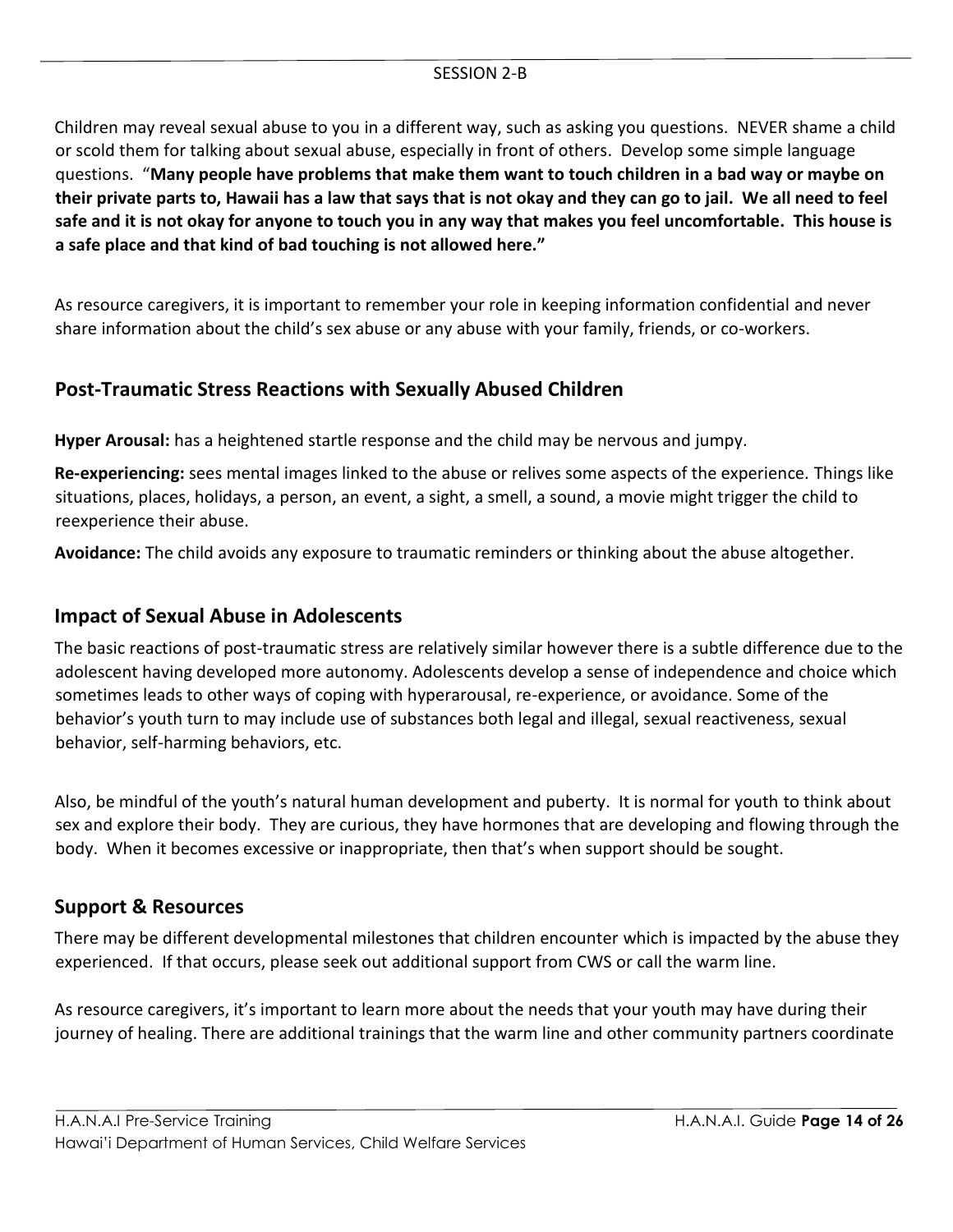for you to attend. If you need additional support, please feel free to also contact your licensing worker or the warm line.

### **Human Trafficking**

### **What is Human Trafficking?**

#### **Human Labor Trafficking:**

The recruitment, harboring, transportation, provision, or obtaining of an individual, for labor using force, fraud, or coercion for involuntary servitude, peonage, debt bondage, or slavery.

#### **Human Sex Trafficking:**

The recruitment of an individual through force, coercion, purchasing, or deception for financial gain through sexual exploitation.

**Video:** Sex Trafficking: What is it? (3 min. and 55 sec.)

### **Why Youth in Foster Care Are Targeted**

Youth are targeted because of their natural vulnerability and blind trust most have for adults. After the grooming process, youth become even more vulnerable. Because of the history of trauma that youth in the child welfare system have experienced, they are often unable to understand risk-assessment and follow moral reasoning. Youth often yearn for a meaningful connection and the grooming process tricks them into feeling that connection with their abuser.

### **Populations at High-Risk:**

- Youth ages 11-14
- Prior history of being trafficked
- History of being a runaway
- LGBTQ+ youth
- Individuals with a history of substance abuse
- Immigrants or undocumented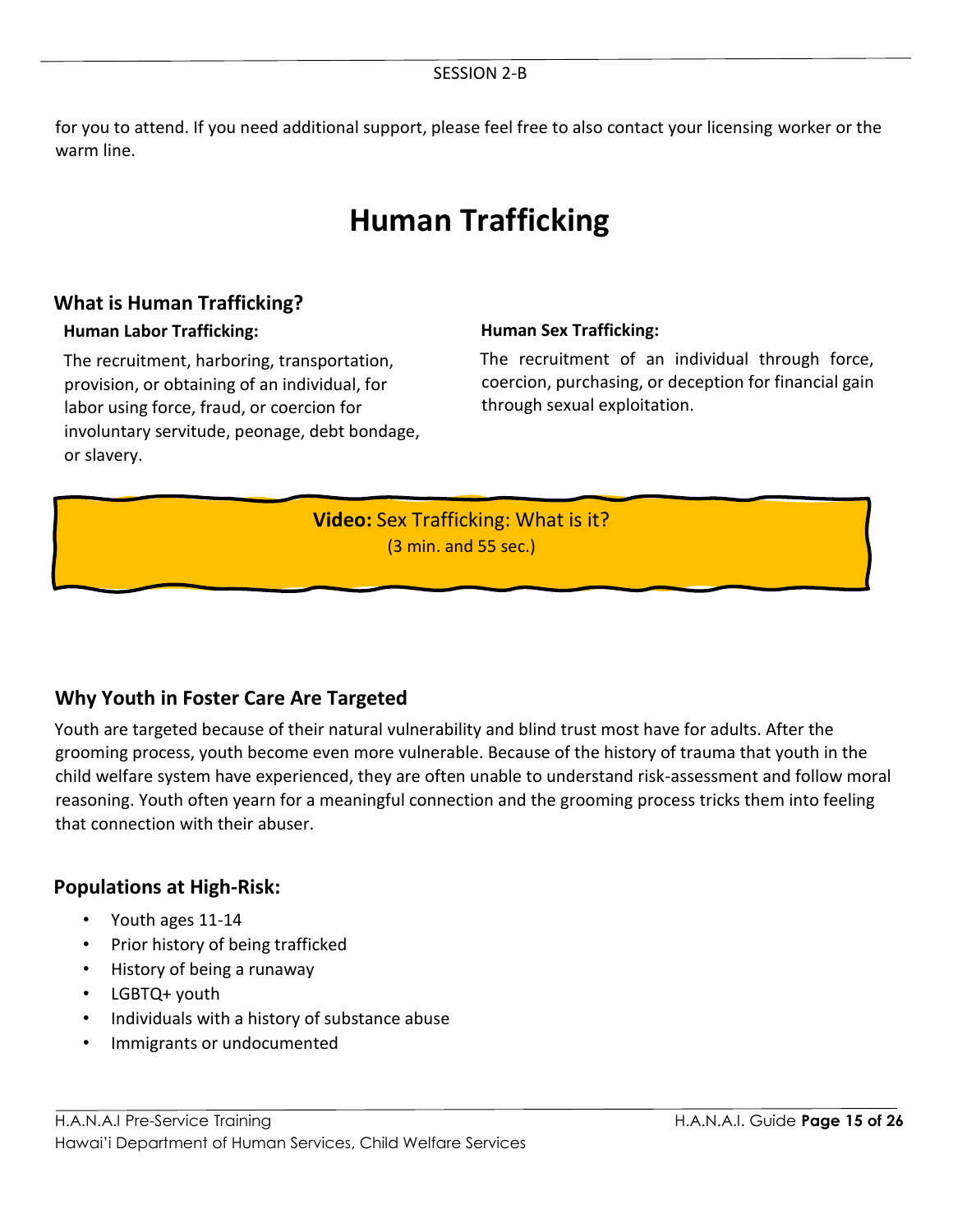- Youth in the Child Welfare System
- Individuals with mental illness

### **Warning Signs and Indicators:**

- Branding or tattoos with their trafficker's name or symbol
- Older boyfriend/girlfriend
- Unexplained and/or frequent injuries
- Lack of eye contact
- Frequently running away
- Substance abuse
- Working long hours with little or no pay
- Having several cell phones
- The sudden appearance of expensive objects with no logical way of obtaining the items

### **How to Care for a Trafficked Youth**

- As a mandated reporter, caregivers must report any instances of suspected or confirmed cases of human trafficking to the child welfare or law enforcement teams. Any information given to the authorities will assist investigations.
- Physical safety is an immediate concern with youth that may be trafficked. Receiving appropriate medical care and mental health assessments can support the youth's recovery.
- Any form of communication with the trafficker must be terminated. Creating boundaries to keep the youth safe from further interactions with the abuser is very important.
- Caregivers must continue to educate themselves and receive training on supporting a youth that has been trafficked. Utilizing resources and other service providers can help caregivers achieve this. Also, educating the youth on the dangers and tactics of trafficking to learn how to protect themselves as well.
- Caring for the youth with any history of abuse or neglect requires a nurturing and safe environment. Caregivers must create a safe space for the trafficked youth to feel and be safe.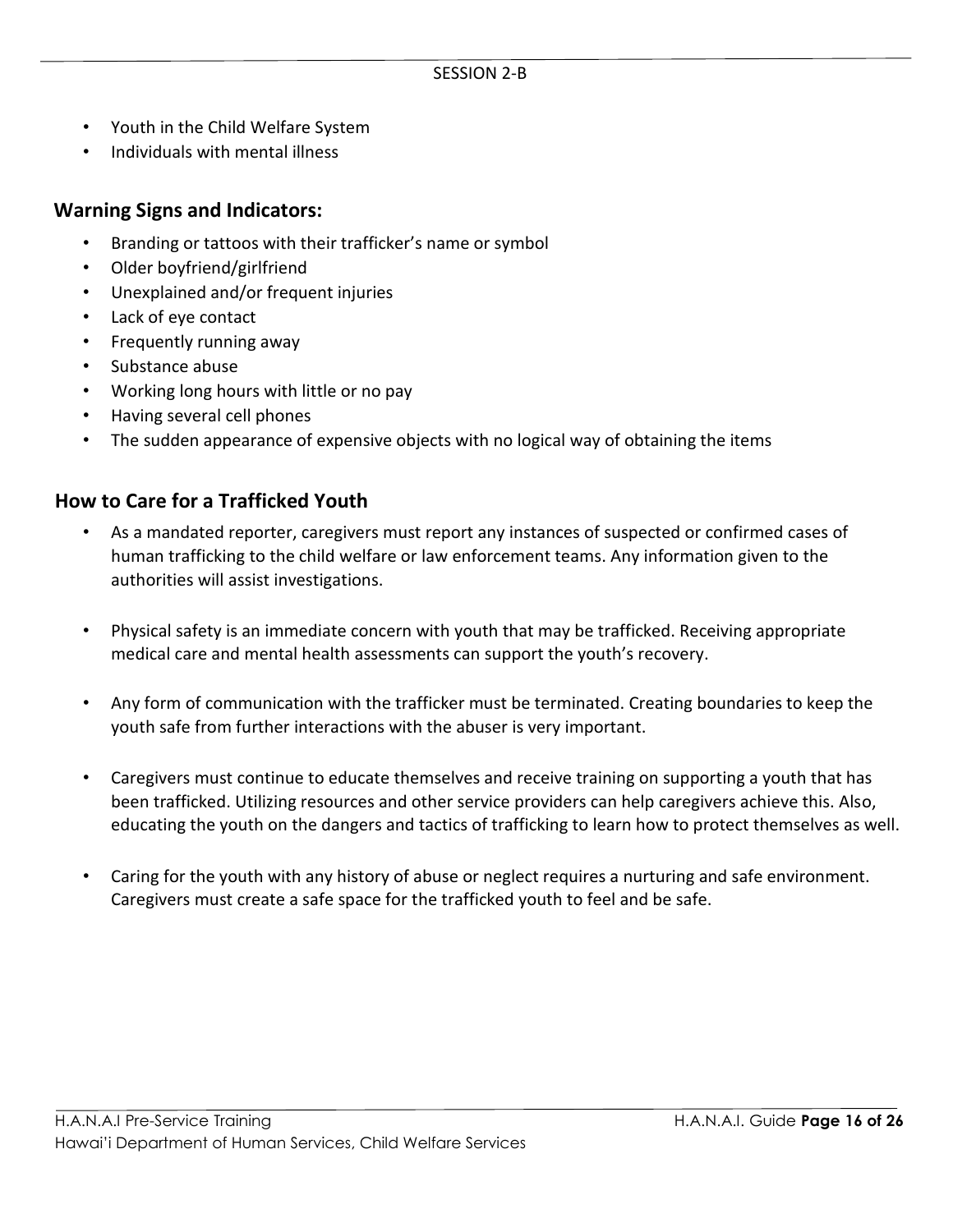### **HOW TO MAKE A REPORT OF CHILD ABUSE, NEGLECT OR HUMAN TRAFFICKING TO CWS INTAKE**

| <b>CHILD ABUSE &amp; NEGLECT</b> | <b>PHONE</b>   | <b>FAX</b>     |
|----------------------------------|----------------|----------------|
| <b>OAHU</b>                      | (808) 832-5300 | (808) 832-5292 |
| <b>TOLL-FREE NEIGHBOR ISLAND</b> | 1-888-380-3088 | 1-888-988-6688 |

| <b>HUMAN TRAFFICKING</b>         | <b>PHONE</b>   | <b>FAX</b>     |
|----------------------------------|----------------|----------------|
| <b>OAHU</b>                      | (808) 832-1999 | (808) 832-5292 |
| <b>TOLL-FREE NEIGHBOR ISLAND</b> | 1-888-398-1188 | 1-888-988-6688 |

### **Discipline Guidelines**

### **What is Discipline?**

Discipline is the technique to teach children what the expected behaviors are and how to correct emotional dysregulation.

### **Definition of Discipline:**

Discipline is the process of teaching acceptable behaviors and self-control to children. It involves providing children with the necessary direction, guidance, and role-modeling, so they can manage their behaviors in various settings.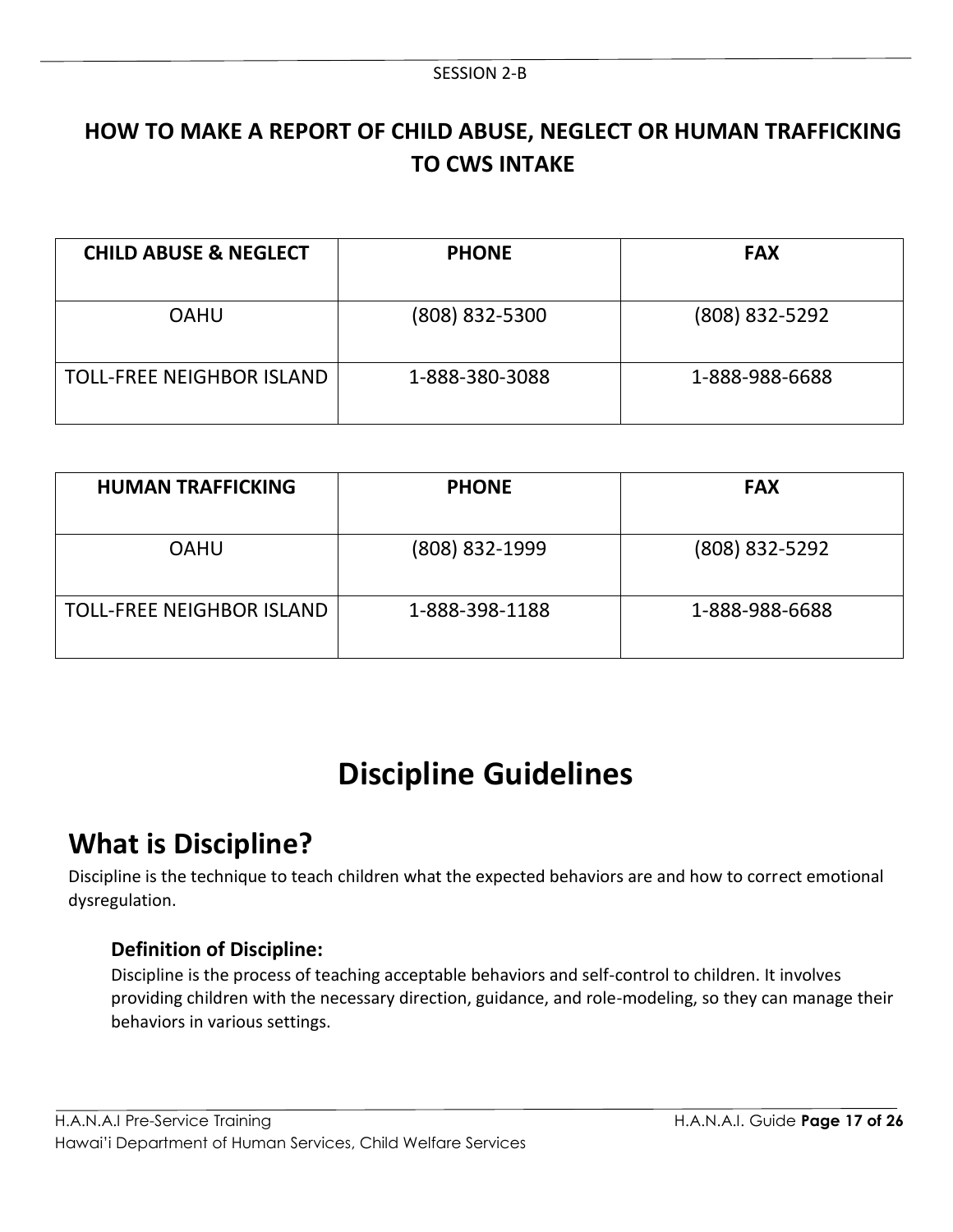### **Difference between Discipline and Punishment:**

Punishment, on the other hand, involves inflicting penalty, pain, or force to change a youth's behavior. Therefore, the biggest difference is that discipline refers to teaching a youth versus inflicting pain (physical or emotional) on the youth. Punishment does not involve teaching children appropriate behaviors.

### **Goals of Discipline:**

- To protect the youth's physical and psychological well-being
- To help meet the youth's needs
- To teach ways to prevent and solve problems
- To maintain and build a parent/youth relationship
- To help youth develop self-control and responsibility
- To produce the desired behavior

### **Corporal punishment is NEVER allowed!**

The youth already have significant losses due to abuse and neglect. The goal of the child welfare system is to provide a safe and nurturing environment to help children to develop in a healthy way. Corporal punishment does not support this goal.

**Negative effects of physical punishment include:** teaching children that violence solves conflicts, reinforces sneaky behavior, causes emotional harm, develops poor self-esteem, and only stops a behavior temporarily instead of correcting the behavior.

**Find the meaning behind the behavior:** Behavior is need driven. When a youth is displaying any behavior, they are attempting to communicate a need. Sometimes they use non-verbal communication, or they are using strong words to express an unmet need. **What is your youth trying to tell you?**

#### **Basic needs:**

- A need to connect and belong
- A need for attention
- A need for power and control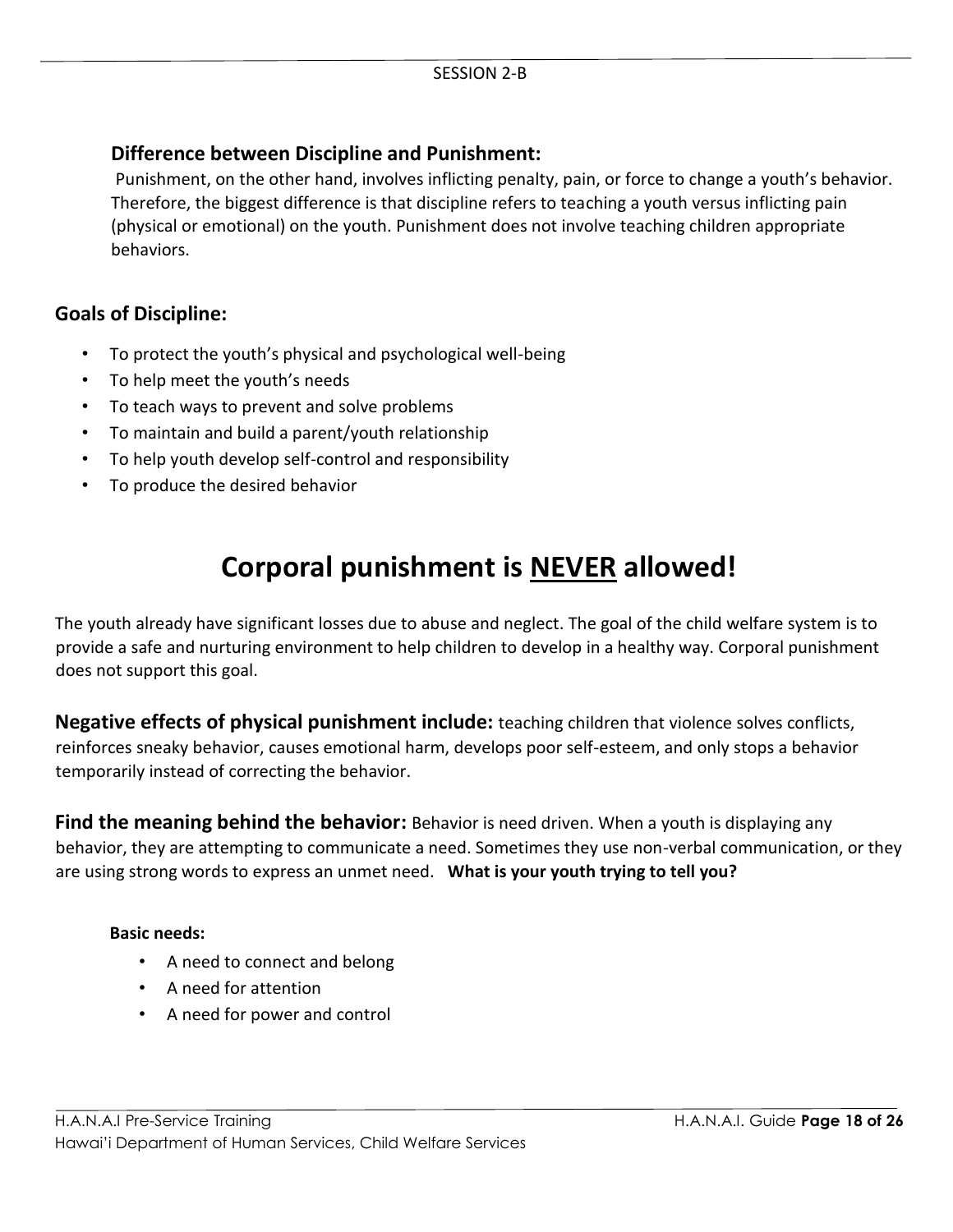- A need to have enjoyment
- A need for freedom and independence

Discovering the need behind the behavior can understand the youth in care on a deeper level and help to meet the needs they are expressing. If the need is consistently met, the behavior used to express it will diminish or change to a more positive interaction.

### **Discipline Guidelines**

This information is based on the Hawai'i Administrative Rules, 17-1625: Licensing of Resource Family Homes for Children. The following items reflect the meaning and intent of those official rules.

### **Discipline and Guidance:**

- Discipline and guidance shall be carried out with kindness and understanding.
- No child or youth in foster care shall be subjected to any physical punishment.
- No child or youth shall be subjected to any punishment or any action which would endanger the youth's physical, mental, or emotional well-being.
- Discipline shall be reasonable and shall not interfere with the youth's education, recreation, or social needs.
- `Ohana Time (visitations) and ongoing connections with the child's parents, sibling(s), grandparents and other relatives, and friends shall be encouraged. The relationship between the child and their relatives **shall not** be withheld as a form of discipline.
- As a member of your family, the children in foster care you are providing a home to are expected to participate in simple home chores that are age appropriate. Chores will never interfere with anything school related, appointments, necessary recreation. If your house rules is that all children in the home are expected to do chores, then **all children in the home** will have appropriate chores.
- Children in foster care shall be provided an allowance if all children in the home are receiving an allowance and vice-versa.
- Resource families in partnership with all children in the house, shall establish **well-defined,** age and developmental appropriate rules. The rules will set expectations and limits. Consequences for behaviors will be understood by all and in a age-appropriate manner. Each time a child joins your family, it is highly recommended that you create a new set of rules since you have a new addition to your family.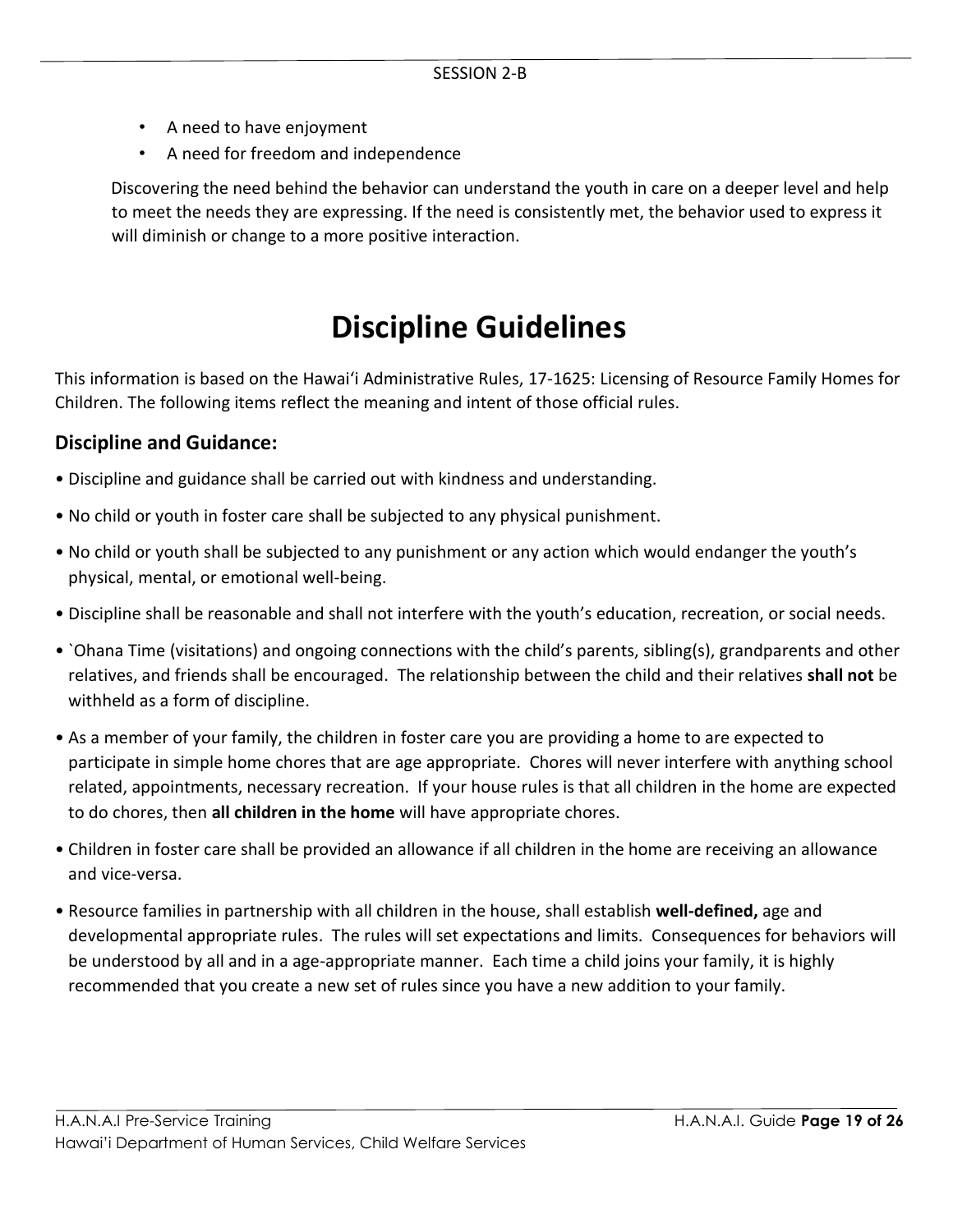• Resource caregivers are their to guide each child using techniques that share praise and provide encouragement to the child.

### **It is important to remember the following:**

- Youth in out of home care have experienced many losses as a result of their past abuse and neglect. Many of them have experienced trauma, physical punishment, and abuse, which has resulted in emotional scars.
- Spanking children, may teach them that adults or bigger people use power and force to stop children or small people. (This may increase the chance that the youth will hit another smaller youth.)
- Spanking reinforces poor self-esteem by not respecting the youth or their body. As children do not always connect their behavior with the punishment, they may think they are bad and that people do not like them.
- Spanking and other forms of punishment may stop the behavior, but they do not teach children how to behave. These forms of punishment may result in a youth being sneaky and only behaving appropriately in the presence of an adult.
- The role of DHS is to protect children from abuse and harm. The goal of child welfare is to provide children with a safe and nurturing environment. Spanking a youth or using any other form of physical punishment is against DHS laws, policies, mission, practice and does not promote safety and security in children. These rules protect both children and the resource caregiver.
- If a licensed resource caregiver hits a youth, a report will be made to Child Welfare Intake Unit which may result in an Institutional Abuse intake being generated and assigned for investigation on the resource caregivers. If resource caregivers are confirmed for abuse, their children may be removed from their home and placed into foster care resulting in the resource caregivers having to complete services to resolve the safety concerns.
- Resource families who spank their children must understand the impact that this has on children/youth in foster care who are placed in your home.
	- If a youth in care hears or sees a resource caregiver hit their child, this may remind the youth in care about their own abuse and is psychologically traumatizing to the child.
	- If a youth in care and your birth child engages in the same behavior and you talk with the youth in care and spank your birth child; this may create negative feelings in your birth child towards the youth in care. In some cases, your birth child may physically take their frustrations out on the youth in care.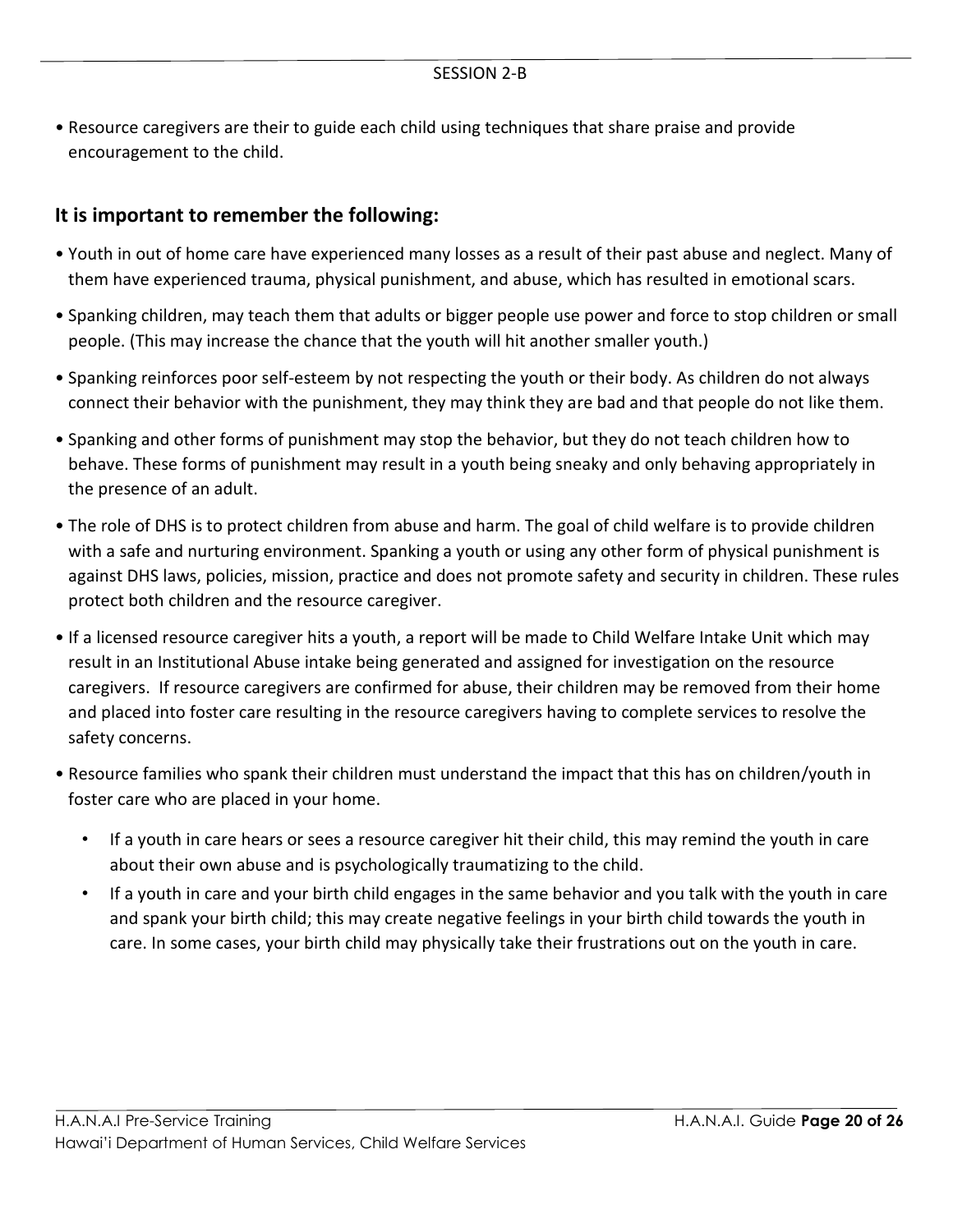### **How to Treat Children**

- Treat the youth in care as your family member. Chores should be shared equally amongst children and match their ability and age.
- A resource caregiver should help the youth obtain appropriate and decent clothing (the right size and appropriate for the youth's age, sex, and individual need) and ensure that they are kept clean. A resource caregiver should provide the youth with an individual comb, toothbrushes, and other toilet articles. All clothing and personal belongings shall go with the youth when the youth leaves the resource home.
- A resource caregiver will arrange for timely and appropriate medical care, immunizations, vaccinations, tuberculin clearances, annual physical examinations, medical attention for chronic medical conditions, regular dental examinations which include dental care.
- Youth in care should be provided with a well-balanced daily program, including rest, meals, and recreational activities. Youth in foster care have a legal right to participate in appropriate social and recreational activities in the community.
- Each youth shall be provided a dresser or closet space that will accommodate the youth's clothing and belongings. (This includes an individual bed).

## **Safety**

Children who are in foster care have additional needs that need to be considered to ensure their overall health, well-being and safety. Safety considerations and recommendations are provided throughout the entire licensing process and as long as any child in foster care is in your home.

### **Outdoor**

- Appropriate fencing around a yard or lanai
- Hazardous terrain anywhere on the property
- ADA Compliant (ramps, railings, etc.)
- Safety and rules around family pets or livestock animals
- Pool covers, trampoline nets, or gates
- Chemicals, material, or supplies (home, automobile) are properly stored and out of reach
- Tools are properly stored and out of reach
- Yard Equipment
- Weapons locked and stored out of reach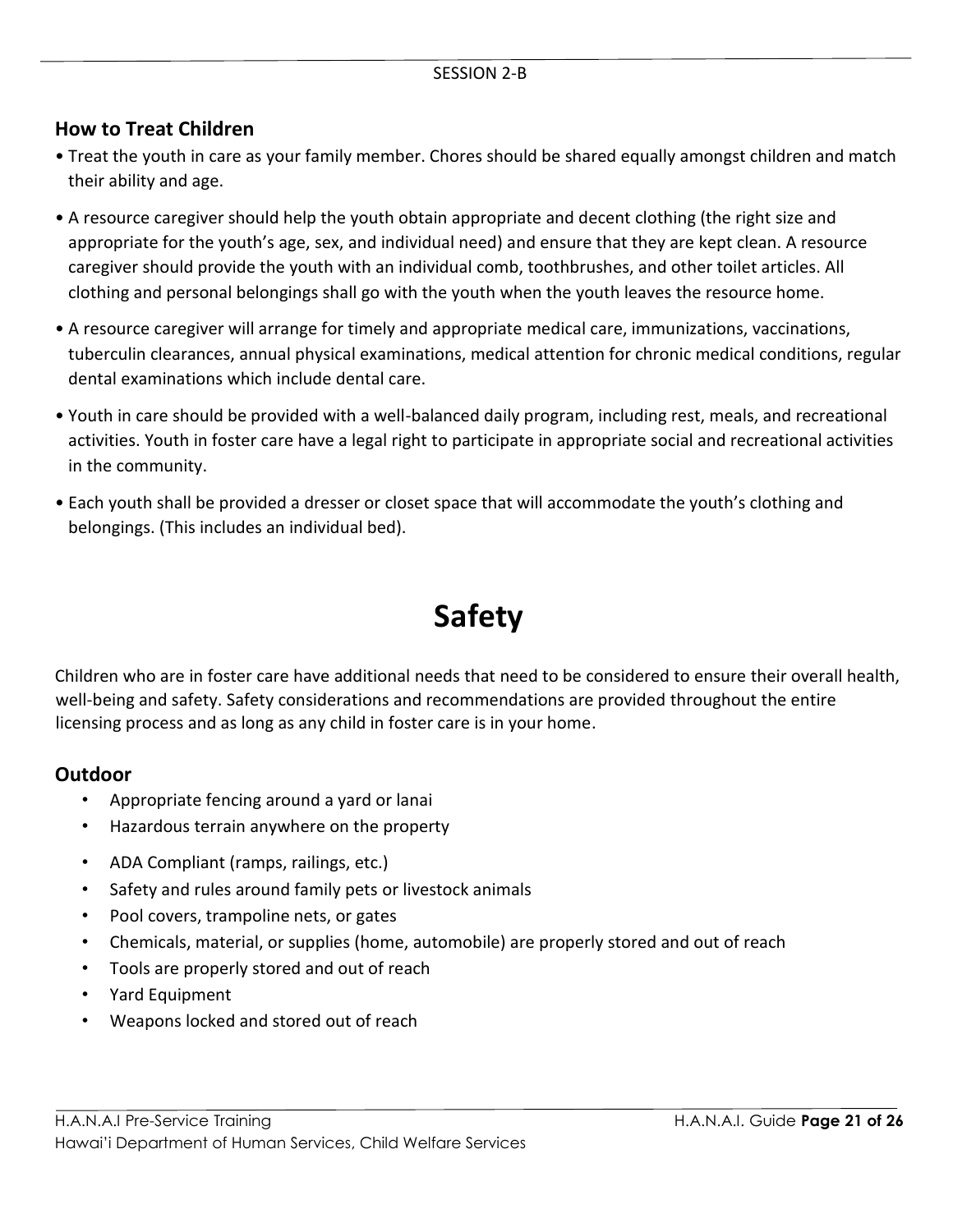• Car seats/seat belt

### **Indoor**

- Fire alarms/extinguishers
- First aid kits
- Emergency medicine i.e. EpiPen's or inhalers
- Electrical outlet covers
- Baby proofing and gates
- Other medications are properly stored and out of reach
- Cleaning supplies are properly stored and out of reach
- Weapons locked and stored out of reach
- Safety and rules around family pets
- Emergency Plan

### **Additional Considerations:**

- Car seats for any road travel
- Proper fitting helmet for a bicycle and skateboard
- Being transported by other drivers
- Sleepovers
- Traveling
- **Supervision**

### **Changing the environment**

For young children, changing the environment can be as simple and "childproofing" the surroundings to increase the safety of the youth. Changing the environment can also include adding new interesting items to decrease boredom. Caregivers can remove items that can overwhelm children. Organizing the room can help establish routines. Restricting the environment during activities that require more supervision, like painting, can increase success in the activity. Or enlarging the play space, like moving outdoors can allow for more active play.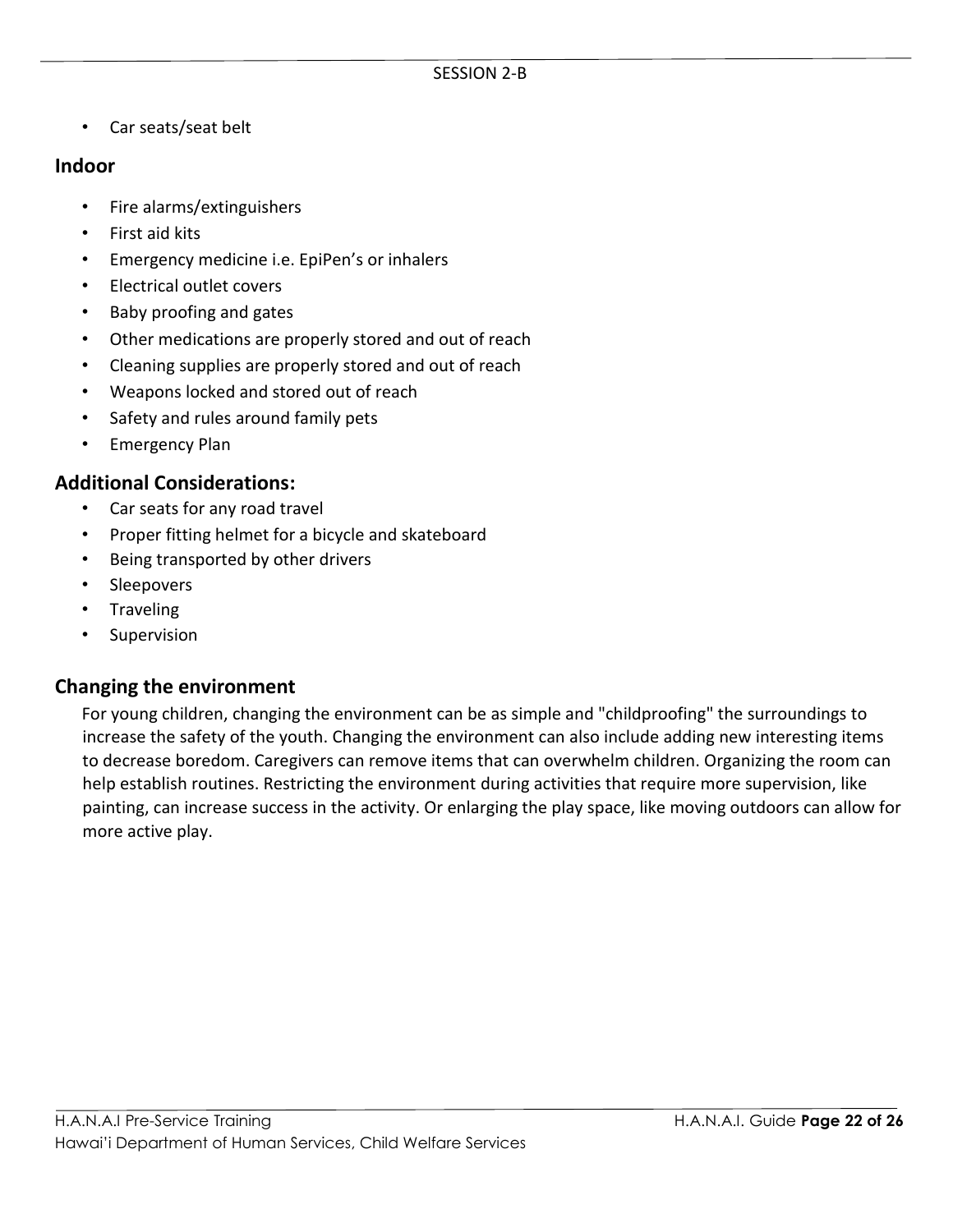#### SESSION 2-B

### **Trauma**

### **What is Trauma?**

Trauma is a life-threatening or an extremely negative experience- for the youth or someone they care about- that overwhelms a person's capacity to cope.

### **Activity:** What is Trauma

### **Types of Trauma**

- **Acute**: A specific event, often a single occurrence that has lasting effects (Examples: dog bites, car accidents, natural disasters).
- **Chronic:** Ongoing, repeated, patterns of trauma (Examples: physical, sexual, or emotional abuse, and neglect).
- **Complex:** A type of chronic trauma that includes multiple traumatic events that may begin at young ages (Example: a youth who has both chronic and acute trauma).
- **Inter-generational:** Collective and cumulative emotional wounding across generations and cumulative exposure to traumatic events that not only affects an individual but continues to affect younger generations. (Examples: A great grandmother who was placed in a Japanese internment camp mayhave learned to cope by "cutting off" her emotions. Because of this, this grandmother may interact with her family in an emotionally distant fashion. The transmission of the historical trauma may begin to negatively affect her grandchildren and her grandchildren's children, etc., leading to generations of emotional distance, defensive behaviors around expression of emotions, and denial. (There was an internment camp in Hawai'i. It was on Oahu and was called Honouliuli.)
	- **Historical:** A personal or historical event or prolonged experience that continues to have an impact over several generations. (Example: the overthrow of the Hawaiian Kingdom) The damage to those two dimensions may impact many generations but are linked to a significant historical event.

### **The influence of culture on Trauma**

Children have a right to know and be connected to their family history, traditions, and culture. Children who are separated from their culture can increase the severity of trauma symptoms. Caregivers may have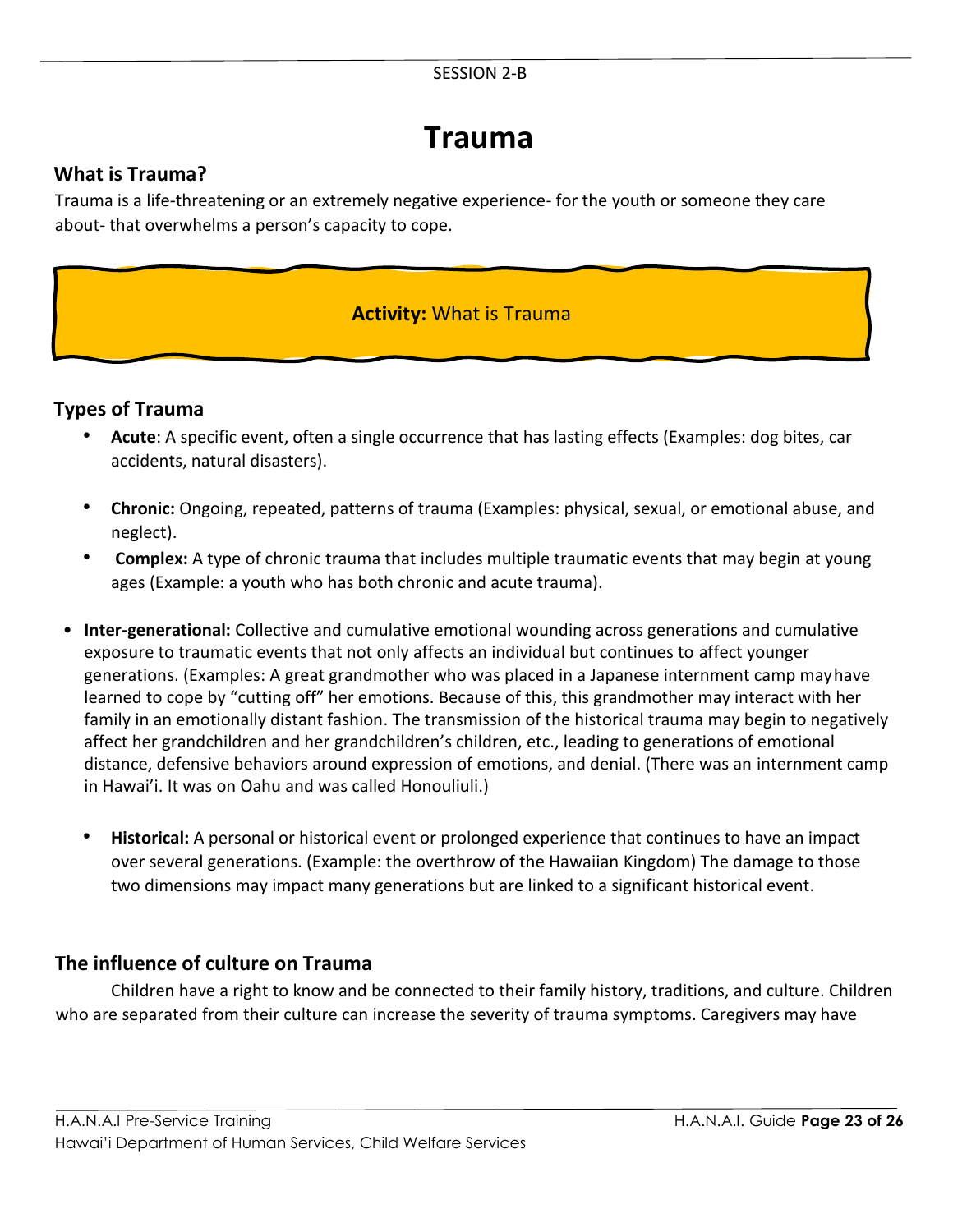their own background and values that may impact the understanding of a youth's trauma. Different cultural backgrounds, ethnicities, national-origins, spiritual beliefs, traditions/language, and history of oppression can impact trauma expression. Cultural norms such as not discussing emotions or feelings that could also exacerbate trauma, which could potentially cause worse outcomes.

When assessing a youth's trauma history, caregivers should always consider potential cultural factors that could change how the youth will communicate and respond to trauma. Strong cultural and familial connections can strengthen and build resiliency in the youth when faced with trauma. Creating connections with service providers and social workers can also help in being culturally competent. A healing focused approach depends on respect, identifying strengths and solutions, and sharing values and communication.

> **Video:** ReMoved (12 min. and 55 sec.)

### **DISCUSSION QUESTIONS:**

- What were Zoey's traumas?
- What were Zoey's behaviors in response to her trauma?
- How do adults unknowingly contribute to Zoey's ongoing trauma?

## **Adverse Childhood Experiences**

### **What are adverse childhood experiences (ACES)?**

They are potentially traumatic experiences that occur in childhood which studies have shown to be linked to health problems, mental illness, and substance in adulthood. Along with traumatic experiences there are other aspects of the child's household environment that affects a child's sense of safety, stability, and bonding. This may include substance abuse, mental health issues, health problems, and parental separation (divorce, incarceration, and deceased).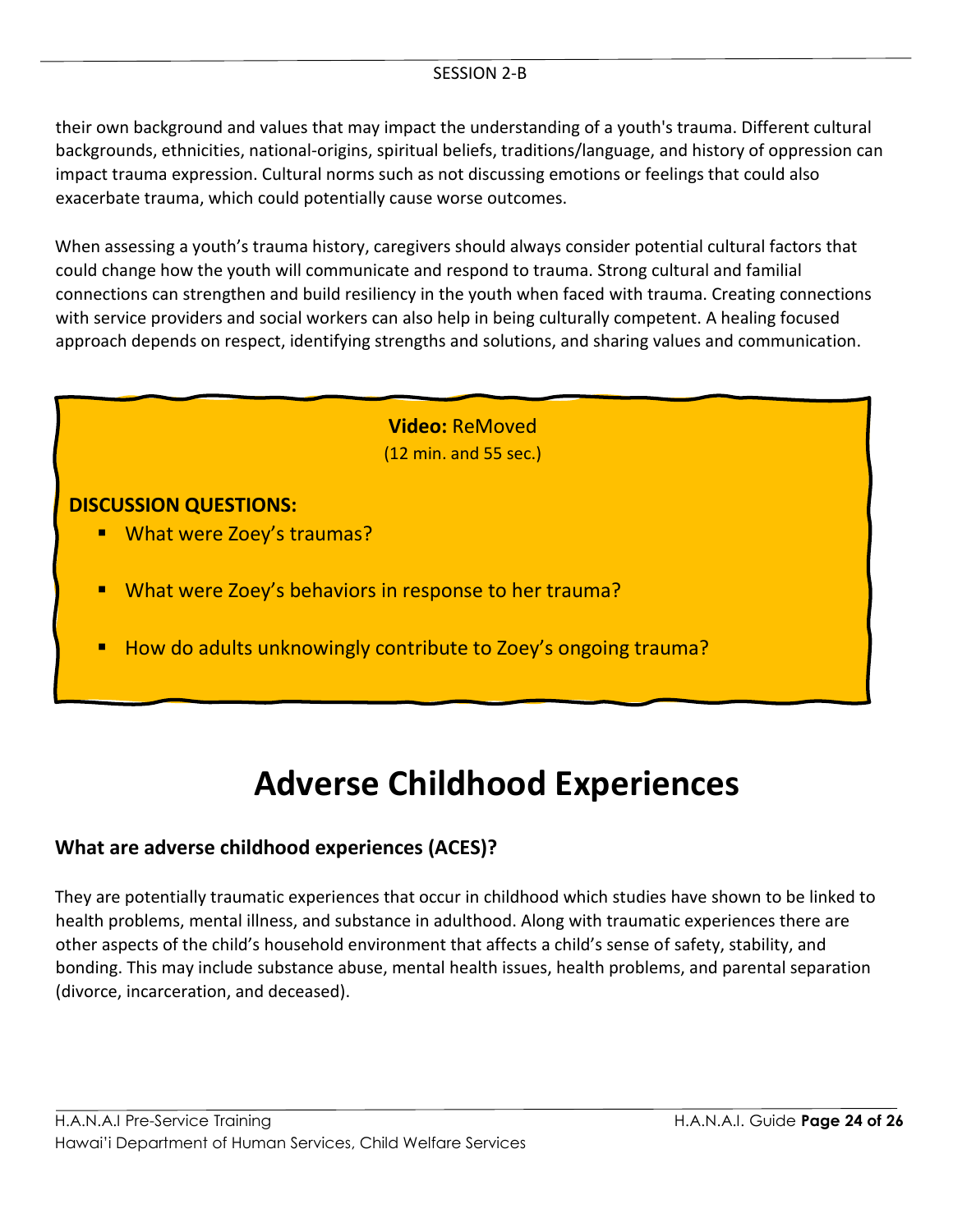## **Types of ACES**

- •Physical
- •Psychological/Emotional
- •Sexual

•Physical •Emotional

### Abuse Neglect Neglect Household Dynamics

- •Mental Illness
- •Substance Use
- •Divorce
- •Incarcerated Relatives
- •Intimate Partner Violence

### **Video:** We Can Prevent ACES (4 min. and 33 sec.)

### **DISCUSSION QUESTIONS:**

■ Give one example on how you can prevent your kids from ACES